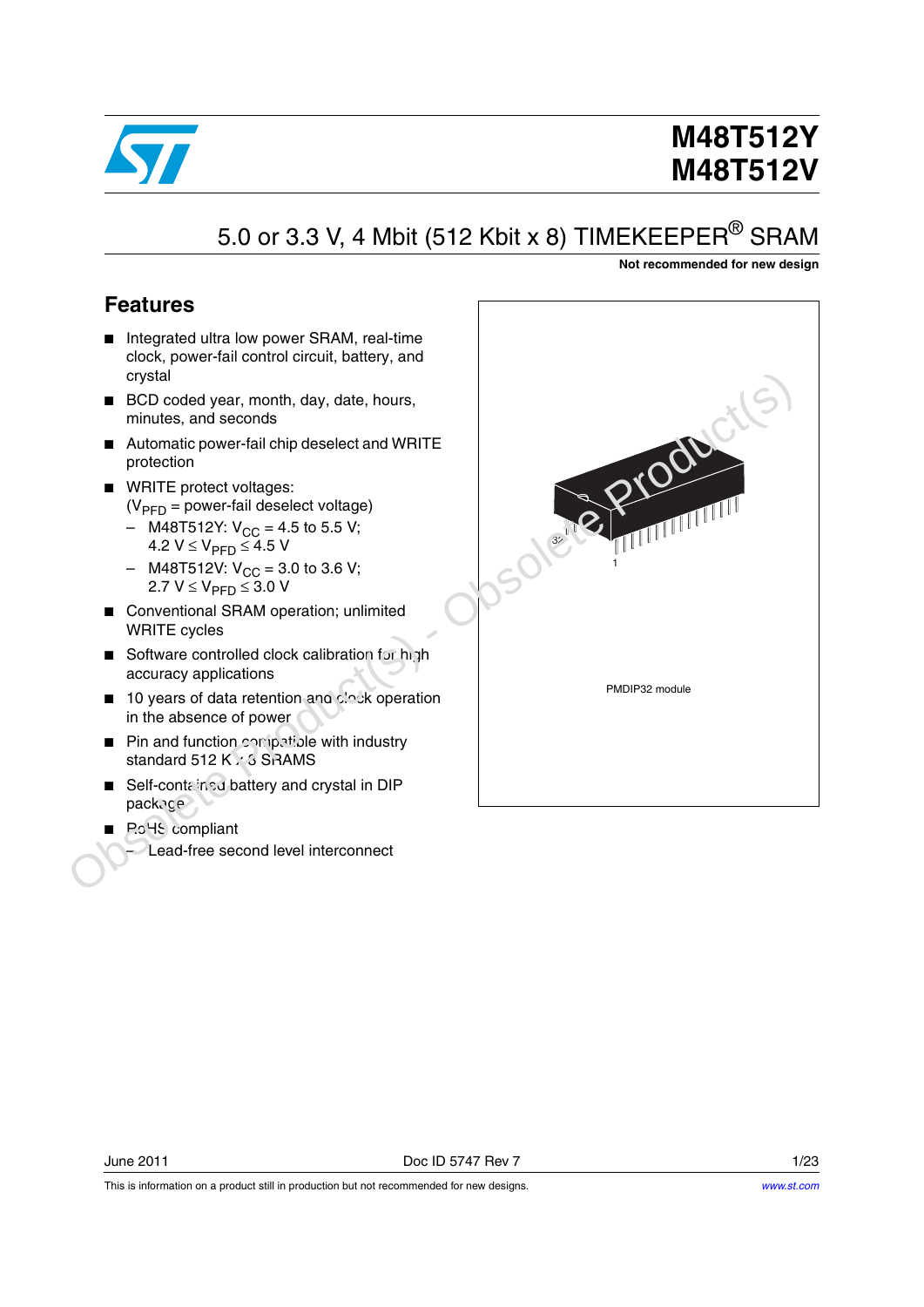# **Contents**

| 1              |                                                                |
|----------------|----------------------------------------------------------------|
| $\mathbf 2$    |                                                                |
|                | 2.1                                                            |
|                | 2.2                                                            |
|                | 2.3                                                            |
| 3              | 11                                                             |
|                | 3.1                                                            |
|                | 3.2                                                            |
|                | 3.3                                                            |
|                | 3.4                                                            |
|                | V <sub>CC</sub> noise and negative going transients  14<br>3.5 |
| 4              |                                                                |
| 5              |                                                                |
| 6              |                                                                |
| $\overline{7}$ |                                                                |
| 8              |                                                                |
|                |                                                                |
|                |                                                                |
|                |                                                                |

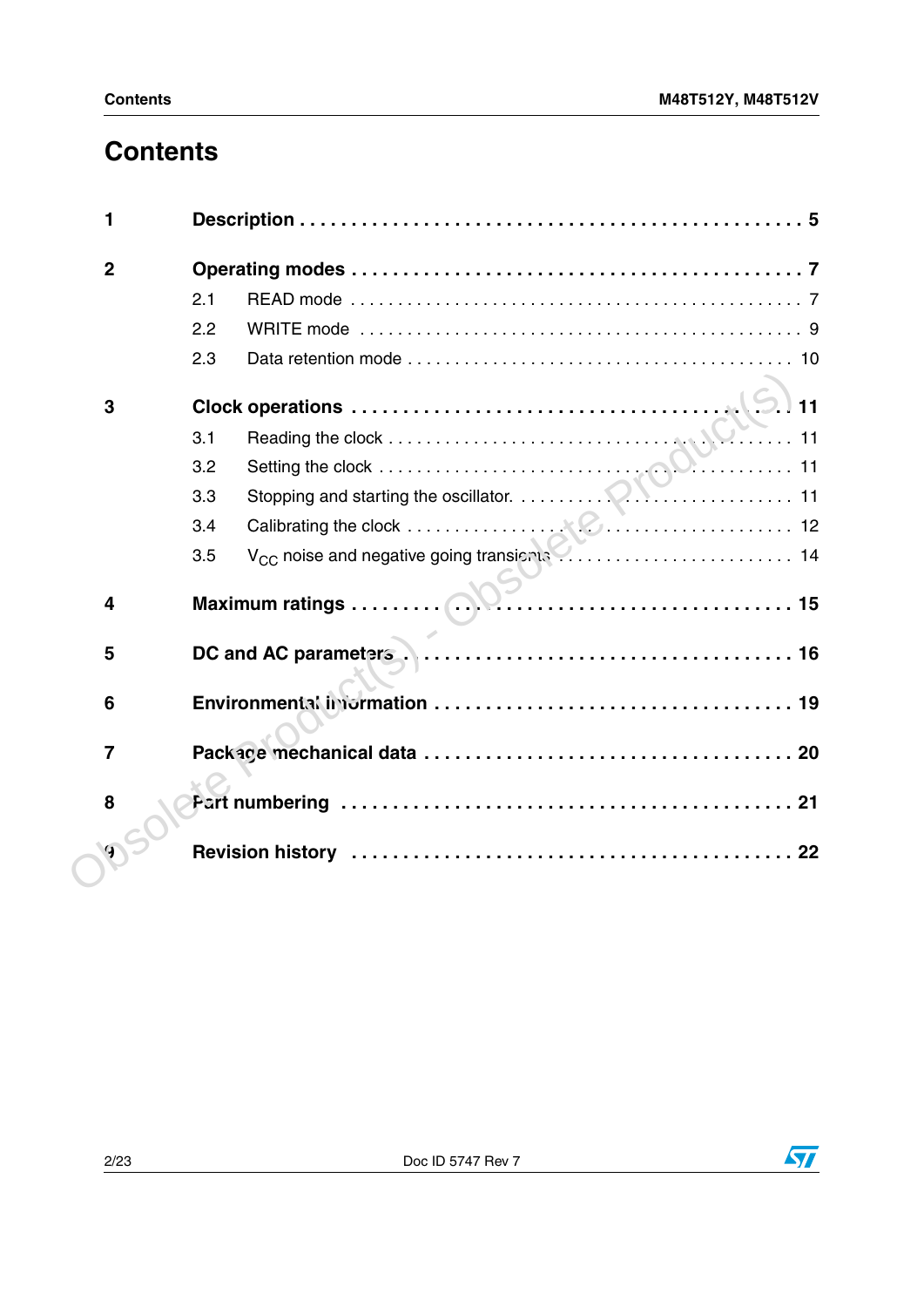### **List of tables**

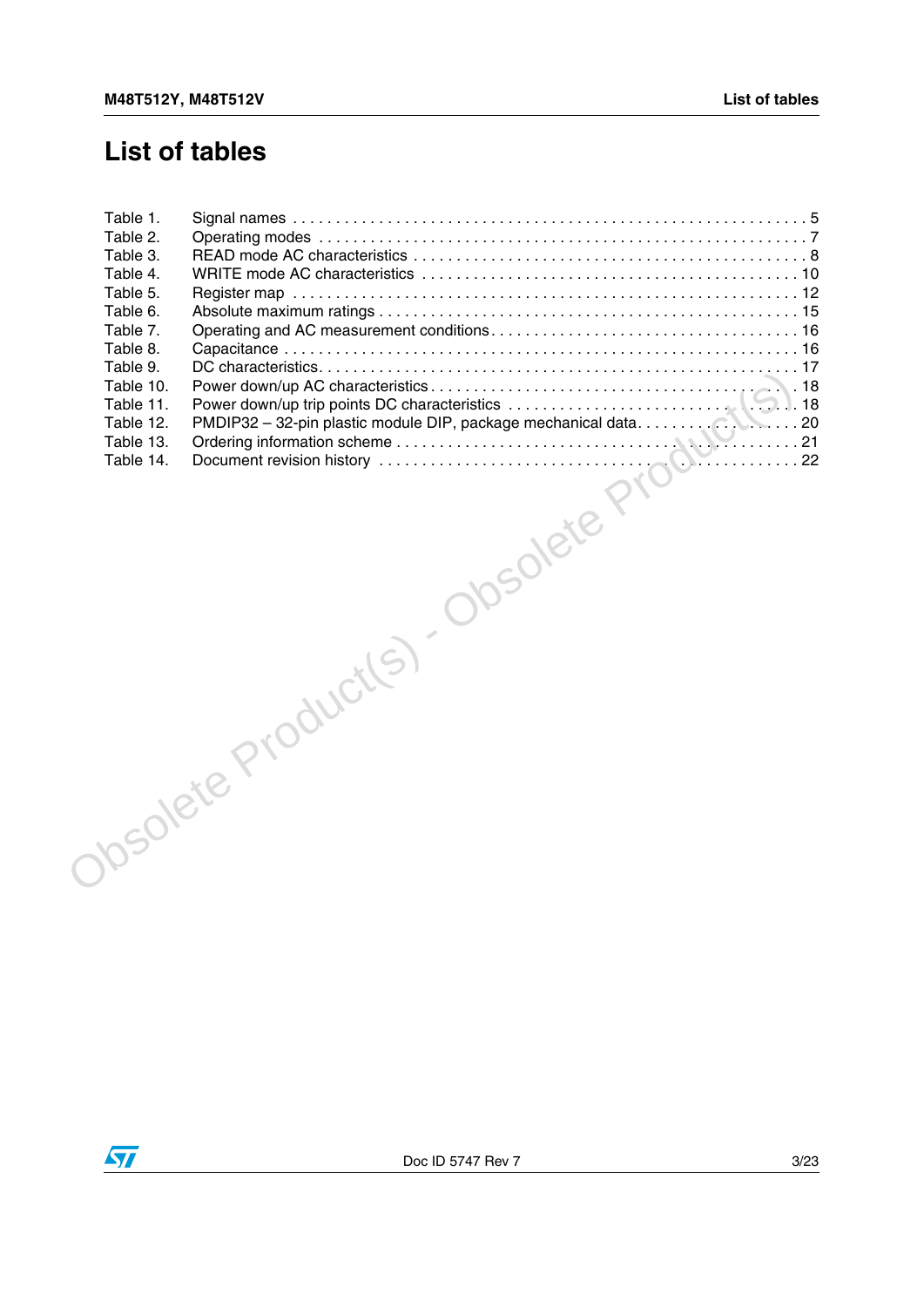# **List of figures**

| NOCHER PRODUCTS |
|-----------------|

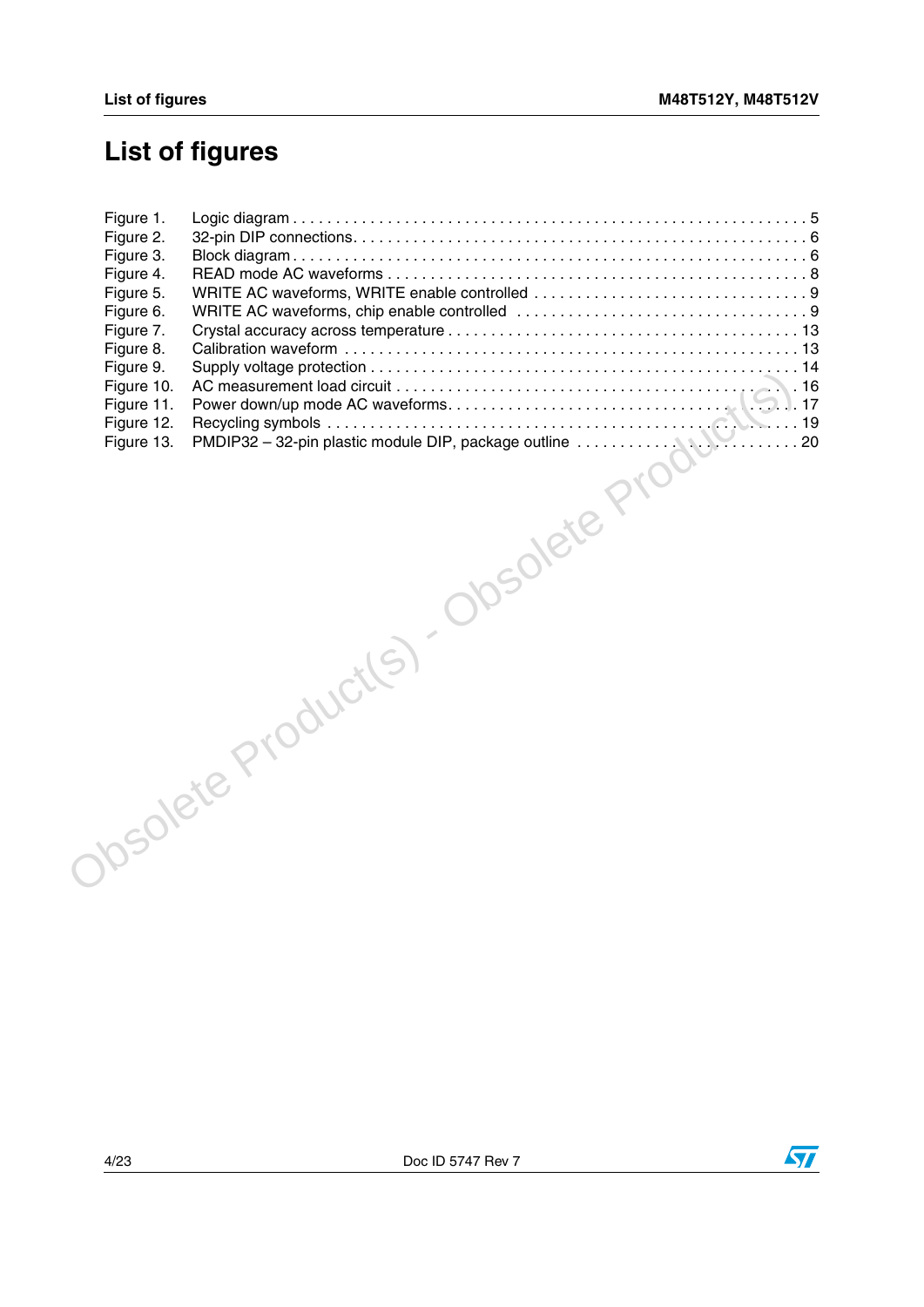### <span id="page-4-0"></span>**1 Description**

The M48T512Y/V TIMEKEEPER<sup>®</sup> RAM is a 512 Kb x 8 non-volatile static RAM and realtime clock organized as 524,288 words by 8 bits. The special DIP package provides a fully integrated battery-backed memory and real-time clock solution.

The M48T512Y/V directly replaces industry standard 512 Kb x 8 SRAMs. It also provides the non-volatility of Flash without any requirement for special WRITE timing or limitations on the number of WRITEs that can be performed.



<span id="page-4-2"></span>

#### <span id="page-4-1"></span>**Table 1. Signal names**

| A0-A18                  | Address inputs        |
|-------------------------|-----------------------|
| <b>DQ0-PQ7</b>          | Data inputs / outputs |
| 4P                      | Chip enable input     |
| $\overline{G}$          | Output enable input   |
| $\overline{\mathsf{w}}$ | WRITE enable input    |
| $V_{CC}$                | Supply voltage        |
| $V_{SS}$                | Ground                |

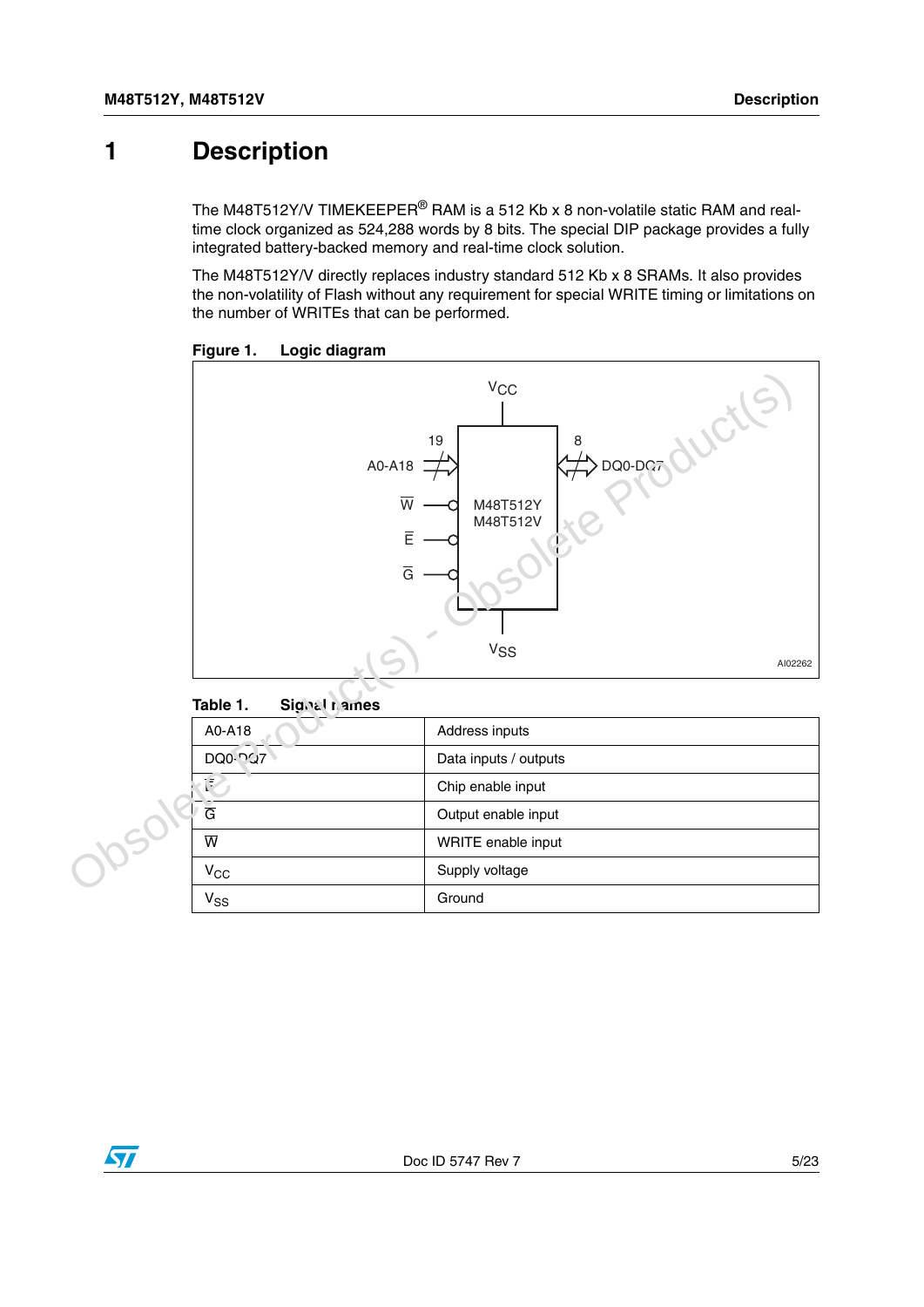<span id="page-5-0"></span>



<span id="page-5-1"></span>



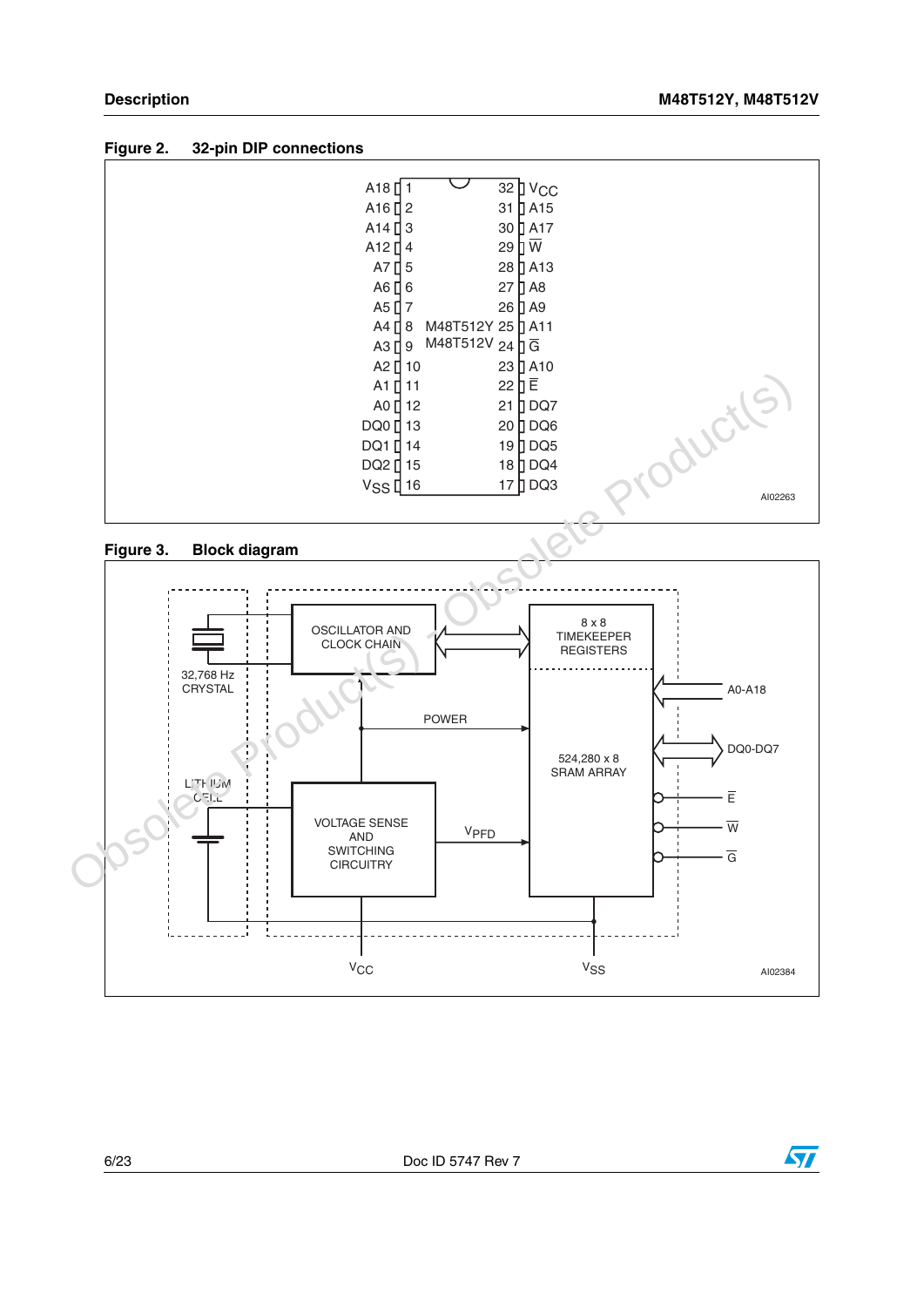### <span id="page-6-0"></span>**2 Operating modes**

The 32-pin, 600 mil hybrid DIP houses a controller chip, SRAM, quartz crystal, and a long life lithium button cell in a single package. *[Figure 3 on page 6](#page-5-1)* illustrates the static memory array and the quartz controlled clock oscillator. The clock locations contain the year, month, date, day, hour, minute, and second in 24 hour BCD format. Corrections for 28, 29 (leap year - compliant until the year 2100), 30, and 31 day months are made automatically. Byte 7FFF8h is the clock control register (see *[Table 5 on page 12](#page-11-1)*). This byte controls user access to the clock information and also stores the clock calibration setting. The seven clock bytes (7FFFFh-7FFF9h) are not the actual clock counters; they are memory locations consisting of BiPORT™ READ/WRITE memory cells within the static RAM array. The M48T512Y/V includes a clock control circuit which updates the clock bytes with current information once per second. The information can be accessed by the user in the same manner as any other location in the static memory array. The M48T512Y/V also has its own power-fail detect circuit. This control circuitry constantly monitors the supply voltage for an out of tolerance condition. When  $V_{CC}$  is out of tolerance, the circuit write protects the TIMEKEEPER register data and SRAM, providing data security in the midst of unpredictable system operation. As  $V_{CC}$  falls, the control circuitry automatically switches to the battery, maintaining data and clock operation until valid power is restored.

|              |                                                                                                                                                                                                                                                                                                                                                                                                                                                                                                                                                                       | M48T512Y/V includes a clock control circuit which updates the clock bytes with current<br>information once per second. The information can be accessed by the user in the same<br>manner as any other location in the static memory array. The M48T512Y/V also has its own<br>power-fail detect circuit. This control circuitry constantly monitors the supply voltage for an<br>out of tolerance condition. When $V_{CC}$ is out of tolerance, the circuit write protects the<br>TIMEKEEPER register data and SRAM, providing data security in the midst of unpredictable<br>system operation. As $V_{CC}$ falls, the control circuitry automatically switches to the battery,<br>maintaining data and clock operation until valid power is restored. |                 |                            |                         |                  |                     |  |
|--------------|-----------------------------------------------------------------------------------------------------------------------------------------------------------------------------------------------------------------------------------------------------------------------------------------------------------------------------------------------------------------------------------------------------------------------------------------------------------------------------------------------------------------------------------------------------------------------|--------------------------------------------------------------------------------------------------------------------------------------------------------------------------------------------------------------------------------------------------------------------------------------------------------------------------------------------------------------------------------------------------------------------------------------------------------------------------------------------------------------------------------------------------------------------------------------------------------------------------------------------------------------------------------------------------------------------------------------------------------|-----------------|----------------------------|-------------------------|------------------|---------------------|--|
|              | Table 2.                                                                                                                                                                                                                                                                                                                                                                                                                                                                                                                                                              | <b>Operating modes</b>                                                                                                                                                                                                                                                                                                                                                                                                                                                                                                                                                                                                                                                                                                                                 |                 |                            |                         |                  |                     |  |
|              | <b>Mode</b>                                                                                                                                                                                                                                                                                                                                                                                                                                                                                                                                                           | $V_{CC}$                                                                                                                                                                                                                                                                                                                                                                                                                                                                                                                                                                                                                                                                                                                                               | Ē               | $\overline{c}$             | $\overline{\mathsf{w}}$ | <b>DQ0-DQ7</b>   | <b>Power</b>        |  |
|              | Deselect                                                                                                                                                                                                                                                                                                                                                                                                                                                                                                                                                              | 4.5 to 5.5 V<br>or<br>3.0 to 3.6 V                                                                                                                                                                                                                                                                                                                                                                                                                                                                                                                                                                                                                                                                                                                     | $V_{\text{fH}}$ | $\overline{\mathsf{x}}$    | X                       | High Z           | Standby             |  |
|              | <b>WRITE</b>                                                                                                                                                                                                                                                                                                                                                                                                                                                                                                                                                          |                                                                                                                                                                                                                                                                                                                                                                                                                                                                                                                                                                                                                                                                                                                                                        | $V_{IL}$        | X                          | $V_{IL}$                | $D_{IN}$         | Active              |  |
|              | <b>READ</b>                                                                                                                                                                                                                                                                                                                                                                                                                                                                                                                                                           |                                                                                                                                                                                                                                                                                                                                                                                                                                                                                                                                                                                                                                                                                                                                                        | $V_{IL}$        | $V_{IL}$                   | $V_{\text{IH}}$         | $D_{\text{OUT}}$ | Active              |  |
|              | <b>READ</b>                                                                                                                                                                                                                                                                                                                                                                                                                                                                                                                                                           |                                                                                                                                                                                                                                                                                                                                                                                                                                                                                                                                                                                                                                                                                                                                                        | $V_{IL}$        | $\mathsf{v}_{\mathsf{IH}}$ | $V_{\text{IH}}$         | High Z           | Active              |  |
|              | Deselect                                                                                                                                                                                                                                                                                                                                                                                                                                                                                                                                                              | $V_{SC}$ to $V_{21} \sim (min)^{(1)}$                                                                                                                                                                                                                                                                                                                                                                                                                                                                                                                                                                                                                                                                                                                  | X               | X                          | $\times$                | High Z           | CMOS standby        |  |
|              | Deselect                                                                                                                                                                                                                                                                                                                                                                                                                                                                                                                                                              | $\leq v_{SO}(1)$                                                                                                                                                                                                                                                                                                                                                                                                                                                                                                                                                                                                                                                                                                                                       | X               | X                          | X                       | High Z           | Battery backup mode |  |
|              |                                                                                                                                                                                                                                                                                                                                                                                                                                                                                                                                                                       | 1. See <i>i</i> ably 1.1 <i>Jn page 18</i> for details.                                                                                                                                                                                                                                                                                                                                                                                                                                                                                                                                                                                                                                                                                                |                 |                            |                         |                  |                     |  |
| Note:<br>2.1 | <b>READ mode</b>                                                                                                                                                                                                                                                                                                                                                                                                                                                                                                                                                      | $X = V_{IH}$ or $V_{IL}$ ; $V_{SO}$ = Battery backup switchover voltage.                                                                                                                                                                                                                                                                                                                                                                                                                                                                                                                                                                                                                                                                               |                 |                            |                         |                  |                     |  |
|              | The M48T512Y/V is in the READ mode whenever $\overline{W}$ (WRITE enable) is high and $\overline{E}$ (chip<br>enable) is low. The unique address specified by the 19 address inputs defines which one of<br>the 524,288 bytes of data is to be accessed. Valid data will be available at the data I/O pins<br>within address access time $(t_{AVQV})$ after the last address input signal is stable, providing the<br>$\overline{F}$ and $\overline{G}$ access times are also satisfied. If the $\overline{F}$ and $\overline{G}$ access times are not met valid data |                                                                                                                                                                                                                                                                                                                                                                                                                                                                                                                                                                                                                                                                                                                                                        |                 |                            |                         |                  |                     |  |

<span id="page-6-2"></span>

### <span id="page-6-1"></span>**2.1 READ mode**

The M48T512Y/V is in the READ mode whenever  $\overline{W}$  (WRITE enable) is high and  $\overline{E}$  (chip enable) is low. The unique address specified by the 19 address inputs defines which one of the 524,288 bytes of data is to be accessed. Valid data will be available at the data I/O pins within address access time  $(t_{AVOV})$  after the last address input signal is stable, providing the  $\overline{E}$  and  $\overline{G}$  access times are also satisfied. If the  $\overline{E}$  and  $\overline{G}$  access times are not met, valid data will be available after the latter of the chip enable access times  $(t_{F\cap QV})$  or output enable access time ( $t_{\text{GI QV}}$ ). The state of the eight three-state data I/O signals is controlled by  $\overline{E}$  and  $\overline{G}$ . If the outputs are activated before t<sub>AVOV</sub>, the data lines will be driven to an indeterminate state until t<sub>AVOV</sub>. If the address inputs are changed while  $\overline{E}$  and  $\overline{G}$  remain active, output data will remain valid for output data hold time  $(t_{\text{AVOX}})$  but will go indeterminate until the next address access.

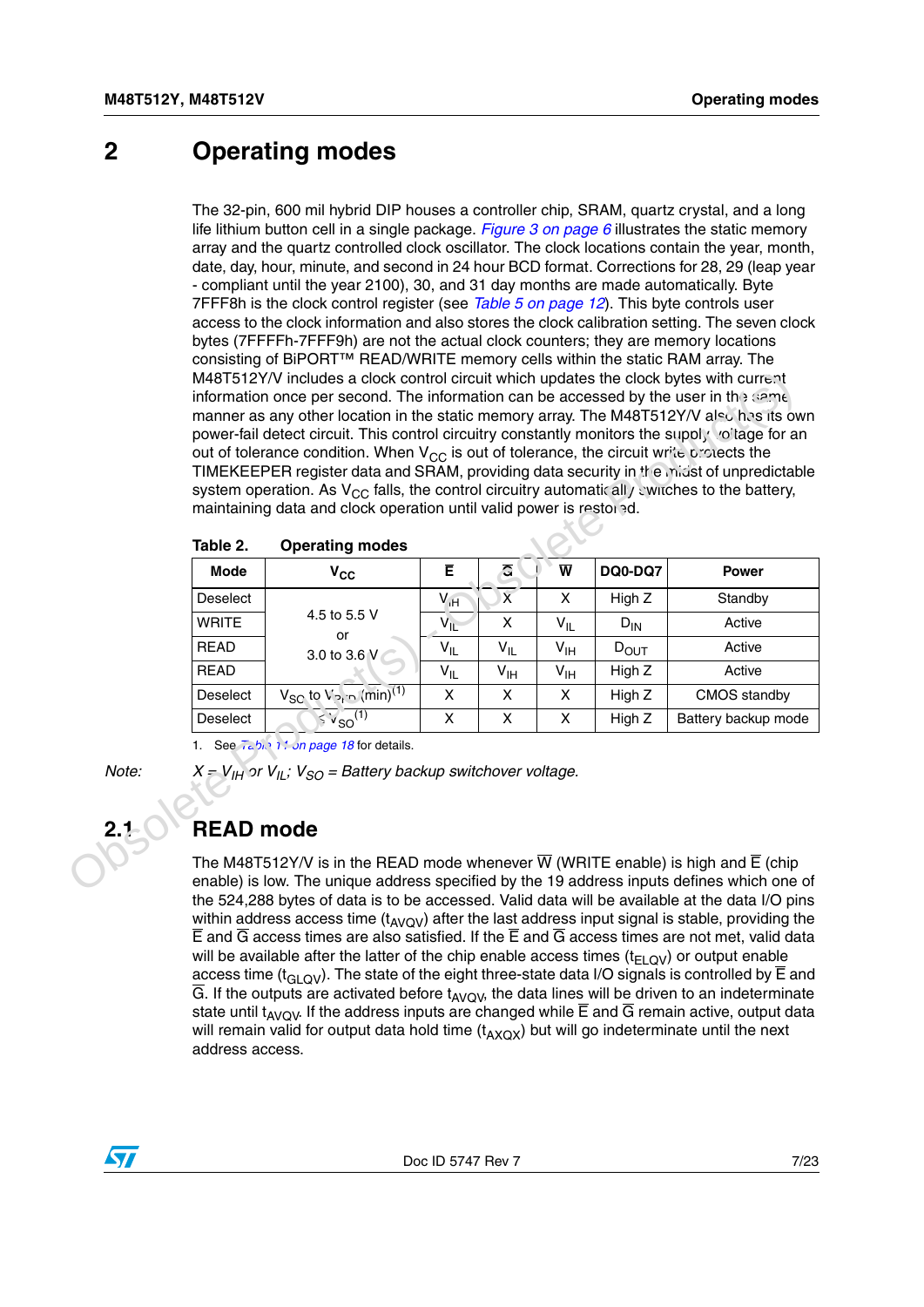

#### <span id="page-7-1"></span>**Figure 4. READ mode AC waveforms**

#### <span id="page-7-0"></span>**Table 3. READ mode AC characteristics**

| DQ0-DQ7                      |                                                                                                                                      |       | DATA OUT        |       |            |
|------------------------------|--------------------------------------------------------------------------------------------------------------------------------------|-------|-----------------|-------|------------|
|                              |                                                                                                                                      |       |                 |       |            |
| Note:                        | $\overline{WE}$ = High.                                                                                                              |       |                 |       |            |
| Table 3.                     | <b>READ mode AC characteristics</b>                                                                                                  |       |                 |       |            |
|                              |                                                                                                                                      |       | <b>N-8T512Y</b> |       | M48T512V   |
| Symbol                       | Parameter <sup>(1)</sup>                                                                                                             | $-70$ |                 | $-85$ |            |
|                              |                                                                                                                                      | Min   | <b>Max</b>      | Min   | <b>Max</b> |
| t <sub>AVAV</sub>            | READ cycle time                                                                                                                      | 70    |                 | 85    |            |
| t <sub>AVQV</sub>            | Address valid to output valid                                                                                                        |       | 70              |       | 85         |
| <sup>t</sup> ELQV            | Chip enable low to output valid                                                                                                      |       | 70              |       | 85         |
| t <sub>GLQV</sub>            | Output enable low to output valid                                                                                                    |       | 40              |       | 55         |
| $t_{ELOX}$ <sup>(2)</sup>    | Chi, e la Ne low to output transition                                                                                                | 5     |                 | 5     |            |
| $t_{\text{GLQX}}^{(2)}$      | Cutput enable low to output transition                                                                                               | 5     |                 | 5     |            |
| $t_{EHQ}$ <sup>(2)</sup>     | Chip enable high to output Hi-Z                                                                                                      |       | 25              |       | 30         |
| $t_{G/1Q}$ , $\frac{1}{2}$ , | Output enable high to output Hi-Z                                                                                                    |       | 25              |       | 30         |
| $V$ XQX                      | Address transition to output transition                                                                                              | 10    |                 | 5     |            |
|                              | 1. Valid for ambient operating temperature: $T_A = 0$ to 70 °C; V <sub>CC</sub> = 4.5 to 5.5 V or 3.0 to 3.6 V (except where noted). |       |                 |       |            |

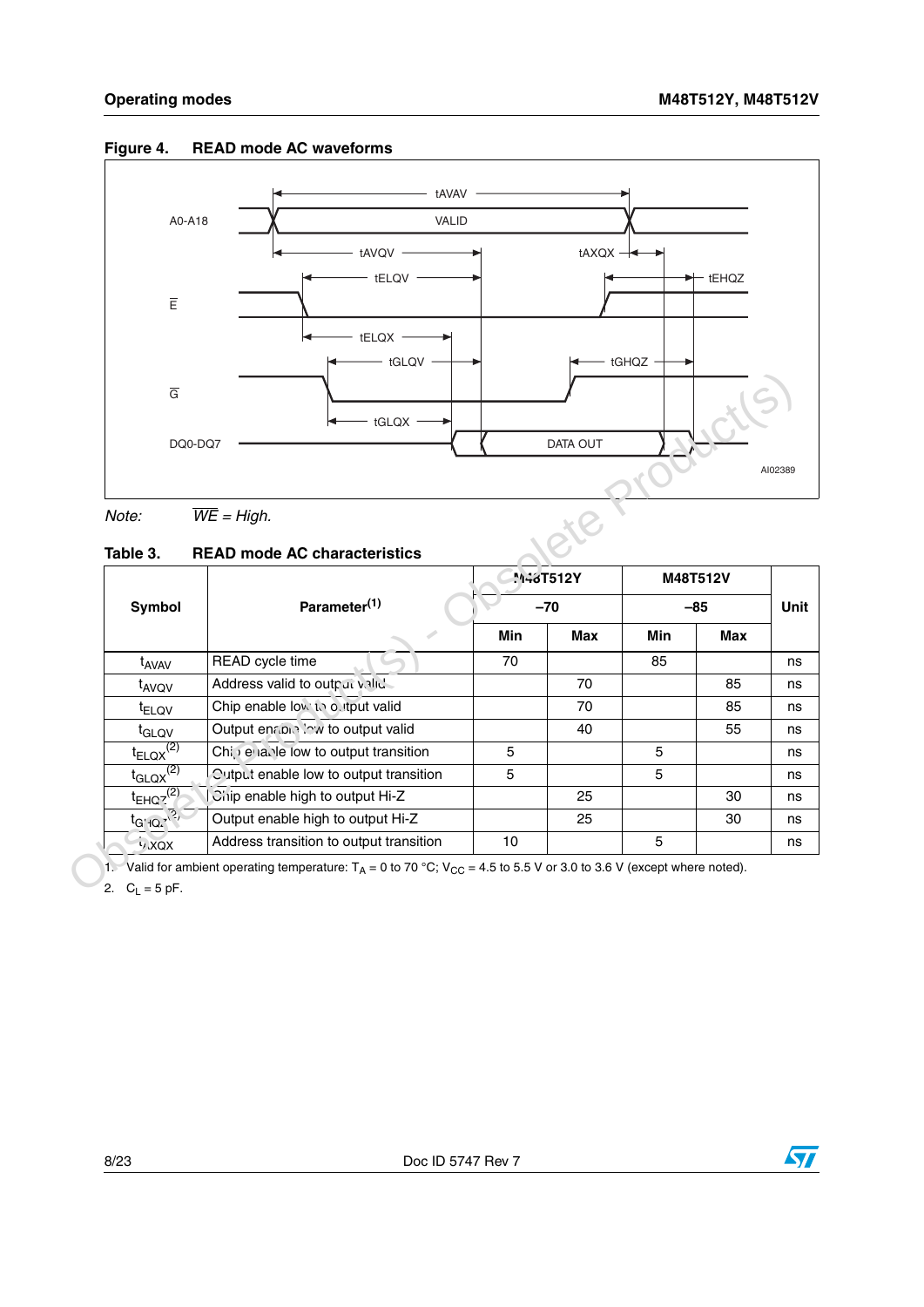#### <span id="page-8-0"></span>**2.2 WRITE mode**

The M48T512Y/V is in the WRITE mode whenever  $\overline{W}$  (WRITE enable) and  $\overline{E}$  (chip enable) are low state after the address inputs are stable.

The start of a WRITE is referenced from the latter occurring falling edge of  $\overline{W}$  or  $\overline{E}$ . A WRITE is terminated by the earlier rising edge of  $\overline{W}$  or  $\overline{E}$ . The addresses must be held valid throughout the cycle.  $\overline{E}$  or  $\overline{W}$  must return high for a minimum of t<sub>FHAX</sub> from chip enable or  $t_{WHAX}$  from WRITE enable prior to the initiation of another READ or WRITE cycle. Data-in must be valid t<sub>DVWH</sub> prior to the end of WRITE and remain valid for t<sub>WHDX</sub> afterward.  $\overline{G}$ should be kept high during WRITE cycles to avoid bus contention; although, if the output bus has been activated by a low on  $\overline{E}$  and  $\overline{G}$  a low on  $\overline{W}$  will disable the outputs t<sub>WLQZ</sub> after  $\overline{W}$ falls.

<span id="page-8-1"></span>

<span id="page-8-2"></span>

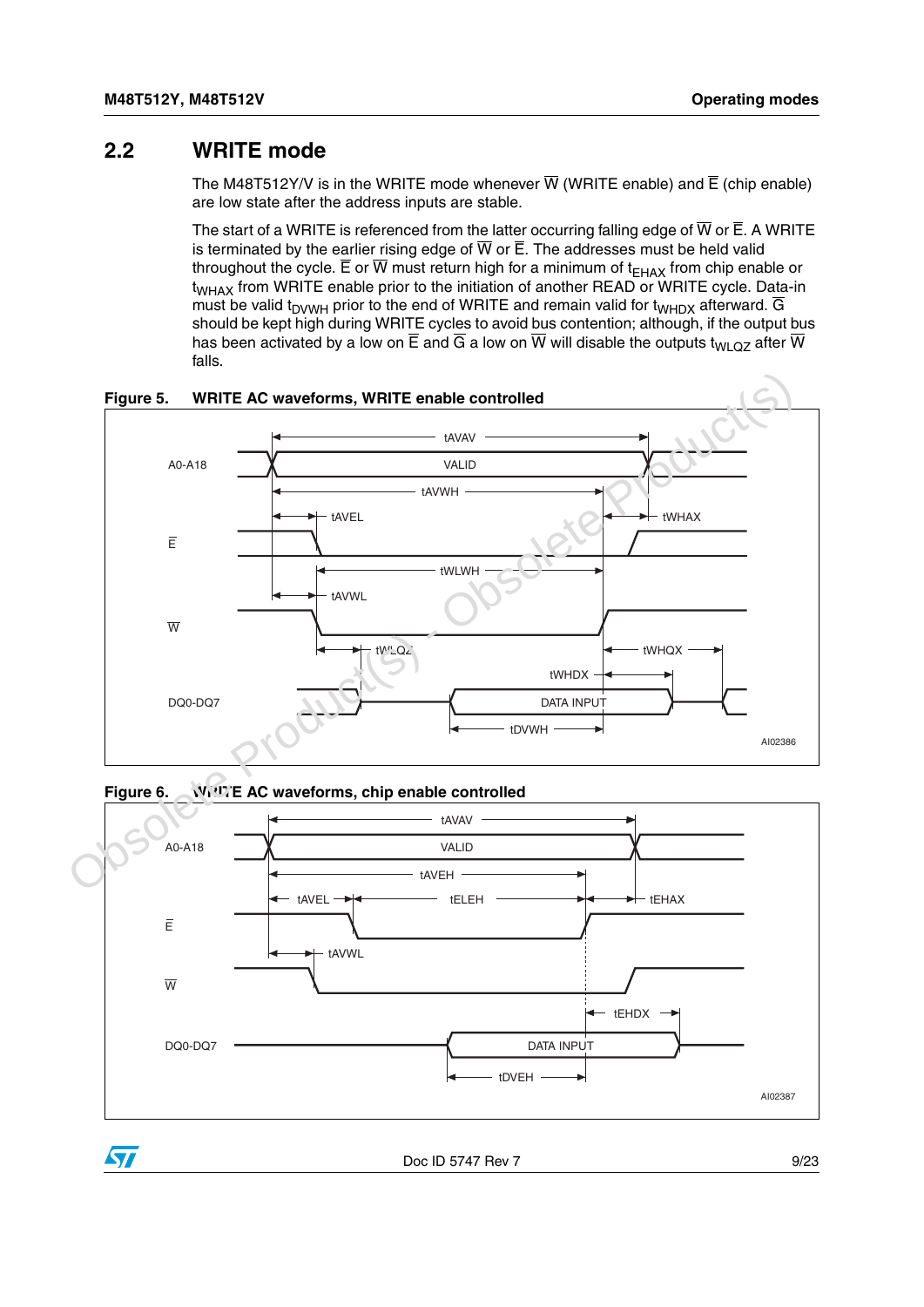|                              |                                                                                                                                                                                                                                                                                                                                                                                                                                                                                                                                                                                                |      | M48T512Y | M48T512V       |     |                        |
|------------------------------|------------------------------------------------------------------------------------------------------------------------------------------------------------------------------------------------------------------------------------------------------------------------------------------------------------------------------------------------------------------------------------------------------------------------------------------------------------------------------------------------------------------------------------------------------------------------------------------------|------|----------|----------------|-----|------------------------|
| Symbol                       | Parameter <sup>(1)</sup>                                                                                                                                                                                                                                                                                                                                                                                                                                                                                                                                                                       |      | $-70$    |                | -85 | <b>Unit</b>            |
|                              |                                                                                                                                                                                                                                                                                                                                                                                                                                                                                                                                                                                                | Min  | Max      | Min            | Max |                        |
| t <sub>AVAV</sub>            | WRITE cycle time                                                                                                                                                                                                                                                                                                                                                                                                                                                                                                                                                                               | 70   |          | 85             |     | ns                     |
| t <sub>AVWL</sub>            | Address valid to WRITE enable low                                                                                                                                                                                                                                                                                                                                                                                                                                                                                                                                                              | 0    |          | 0              |     | ns                     |
| t <sub>AVEL</sub>            | Address valid to chip enable low                                                                                                                                                                                                                                                                                                                                                                                                                                                                                                                                                               | 0    |          | 0              |     | ns                     |
| t <sub>WLWH</sub>            | WRITE enable pulse width                                                                                                                                                                                                                                                                                                                                                                                                                                                                                                                                                                       | 50   |          | 60             |     | ns                     |
| <sup>t</sup> ELEH            | Chip enable low to chip enable high                                                                                                                                                                                                                                                                                                                                                                                                                                                                                                                                                            | 55   |          | 65             |     | ns                     |
| t <sub>WHAX</sub>            | WRITE enable high to address transition                                                                                                                                                                                                                                                                                                                                                                                                                                                                                                                                                        | 5    |          | 5              |     | ns                     |
| $t_{EHAX}$                   | Chip enable high to address transition                                                                                                                                                                                                                                                                                                                                                                                                                                                                                                                                                         | 10   |          | 15             |     | $\overline{\text{ns}}$ |
| t <sub>DVWH</sub>            | Input valid to WRITE enable high                                                                                                                                                                                                                                                                                                                                                                                                                                                                                                                                                               | 30   |          | 35             |     | ns                     |
| <sup>t</sup> <sub>DVEH</sub> | Input valid to chip enable high                                                                                                                                                                                                                                                                                                                                                                                                                                                                                                                                                                | 30   |          | 35             |     | ns                     |
| t <sub>WHDX</sub>            | WRITE enable high to input transition                                                                                                                                                                                                                                                                                                                                                                                                                                                                                                                                                          | 5    |          | $\overline{5}$ |     | ns                     |
| <sup>t</sup> EHDX            | Chip enable high to input transition                                                                                                                                                                                                                                                                                                                                                                                                                                                                                                                                                           | 10   |          | 15             |     | ns                     |
| $t_{WLQZ}$ <sup>(2)(3)</sup> | WRITE enable low to output Hi-Z                                                                                                                                                                                                                                                                                                                                                                                                                                                                                                                                                                |      | 250      |                | 30  | ns                     |
| t <sub>AVWH</sub>            | Address valid to write enable high                                                                                                                                                                                                                                                                                                                                                                                                                                                                                                                                                             | 60   |          | 70             |     | ns                     |
| t <sub>AVEH</sub>            | Address valid to chip enable high                                                                                                                                                                                                                                                                                                                                                                                                                                                                                                                                                              | O(1) |          | 70             |     | ns                     |
| $t_{WHQX}$ <sup>(2)(3)</sup> | WRITE enable high to output transitior.                                                                                                                                                                                                                                                                                                                                                                                                                                                                                                                                                        | 5    |          | 5              |     | ns                     |
| 2. $C_1 = 5pF$ .<br>2.3      | 1. Valid for ambient operating temperature: $T_A = 0$ to 70 °C; $V_{CC} = 4.5$ to 5.5 V or 3.0 to 3.6 V (except where noted).<br>3. If $\overline{E}$ goes low simultaneously with $\overline{W}$ going Ic v, the outputs remain in the high impedance state.<br>Data retention mode                                                                                                                                                                                                                                                                                                           |      |          |                |     |                        |
|                              | With vertal V <sub>CC</sub> applied, the M48T512Y/V operates as a conventional BYTEWIDE <sup>TM</sup> static<br>RAM. Should the supply voltage decay, the RAM will automatically deselect, write protecting<br>$\kappa$ se.!: when V <sub>CC</sub> falls between V <sub>PFD</sub> (max) and V <sub>PFD</sub> (min). All outputs become high<br>impedance and all inputs are treated as "Don't care."                                                                                                                                                                                           |      |          |                |     |                        |
| No.s                         | A power failure during a WRITE cycle may corrupt data at the current addressed location,<br>but does not jeopardize the rest of the RAM's content. At voltages below $V_{PFD}$ (min), the<br>memory will be in a write protected state, provided the $V_{CC}$ fall time is not less than $t_F$ The<br>M48T512Y/V may respond to transient noise spikes on $V_{CC}$ that cross into the deselect<br>window during the time the device is sampling $V_{CC}$ . Therefore, decoupling of the power<br>supply lines is recommended. When $V_{CC}$ drops below $V_{CC}$ the control circuit switches |      |          |                |     |                        |

#### <span id="page-9-1"></span>**Table 4. WRITE mode AC characteristics**

### <span id="page-9-0"></span>**2.3 Data retention mode**

*Note: A power failure during a WRITE cycle may corrupt data at the current addressed location, but does not jeopardize the rest of the RAM's content. At voltages below V<sub>PFD</sub> (min), the memory will be in a write protected state, provided the*  $V_{CC}$  *fall time is not less than t<sub>F</sub>. The M48T512Y/V may respond to transient noise spikes on V<sub>CC</sub> that cross into the deselect window during the time the device is sampling*  $V_{CC}$ *. Therefore, decoupling of the power supply lines is recommended. When*  $V_{CC}$  *drops below*  $V_{SO}$ *, the control circuit switches power to the internal battery, preserving data and powering the clock. The internal energy source will maintain data in the M48T512Y/V for an accumulated period of at least 10 years*  at room temperature. As system power rises above  $V_{SO}$ , the battery is disconnected, and the power supply is switched to external  $V_{CC}$ . Write protection continues until  $V_{CC}$  reaches  $V_{PFD}$  (min) plus t<sub>REC</sub> (min). Normal RAM operation can resume t<sub>REC</sub> after  $V_{CC}$  exceeds *V<sub>PFD</sub>* (max). Refer to application note (AN1012) on the ST website for more information on *battery life.*

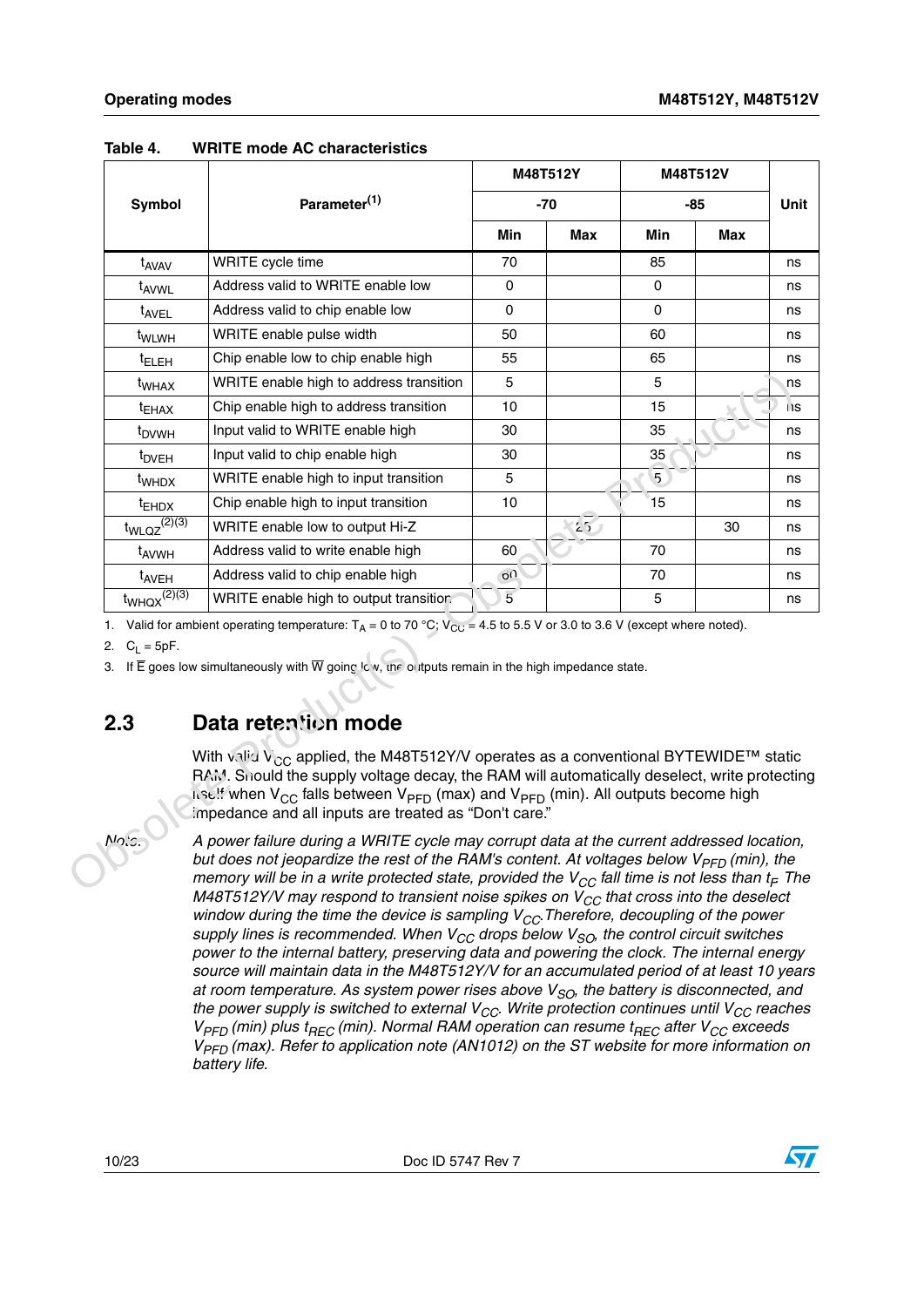### <span id="page-10-0"></span>**3 Clock operations**

#### <span id="page-10-1"></span>**3.1 Reading the clock**

Updates to the TIMEKEEPER® registers should be halted before clock data is read to prevent reading data in transition (see *[Table 5 on page 12](#page-11-1)*). The BiPORT™ TIMEKEEPER cells in the RAM array are only data registers and not the actual clock counters, so updating the registers can be halted without disturbing the clock itself.

Updating is halted when a '1' is written to the READ bit, D6 in the control register (7FFF8h). As long as a '1' remains in that position, updating is halted. After a halt is issued, the registers reflect the count; that is, the day, date, and time that were current at the moment the halt command was issued. All of the TIMEKEEPER registers are updated simultaneously. A halt will not interrupt an update in progress. The next update occurs, 1 second after the READ bit is reset to a '0.'

#### <span id="page-10-2"></span>**3.2 Setting the clock**

Bit D7 of the control register (7FFF8h) is the WRITE bit. Setting the WRITE bit to a '1,' like the READ bit, halts updates to the TIMEKEEPER registers. The user can then load them with the correct day, date, and time data in 24 hour  $ECD$  format (see *Table 5 on page 12*). Resetting the WRITE bit to a '0' then transfers the values of all time registers 7FFFFh-7FFF9h to the actual TIMEKEEPER counters and allows normal operation to resume. After the WRITE bit is reset, the next clock update will occur approximately one second later. For the baseled Motivation of the Social All of the TMEKEEPER registers are updated simulationously. A half with interligent an update in progress. The next update o zours is seed of all of the TMEKEEPER registers. The ne

*Note: Upon power-up, both the WRITE bit and the READ bit will be reset to '0.'*

#### <span id="page-10-3"></span>**3.3 Stopping and starting the oscillator.**

The oscillator may be stopped at any time. If the device is going to spend a significant amount of time on the shelf, the oscillator can be turned off to minimize current drain on the battery. The STOP bit is located at bit D7 within 7FFF9h. Setting it to a '1' stops the oscillator. The M48T512Y/V is shipped from STMicroelectronics with the STOP bit set to a '1.' When reset to a '0,' the M48T512Y/V oscillator starts after approximately one second.

*Note: It is not necessary to set the WRITE bit when setting or resetting the FREQUENCY TEST bit (FT) or the STOP bit (ST).*

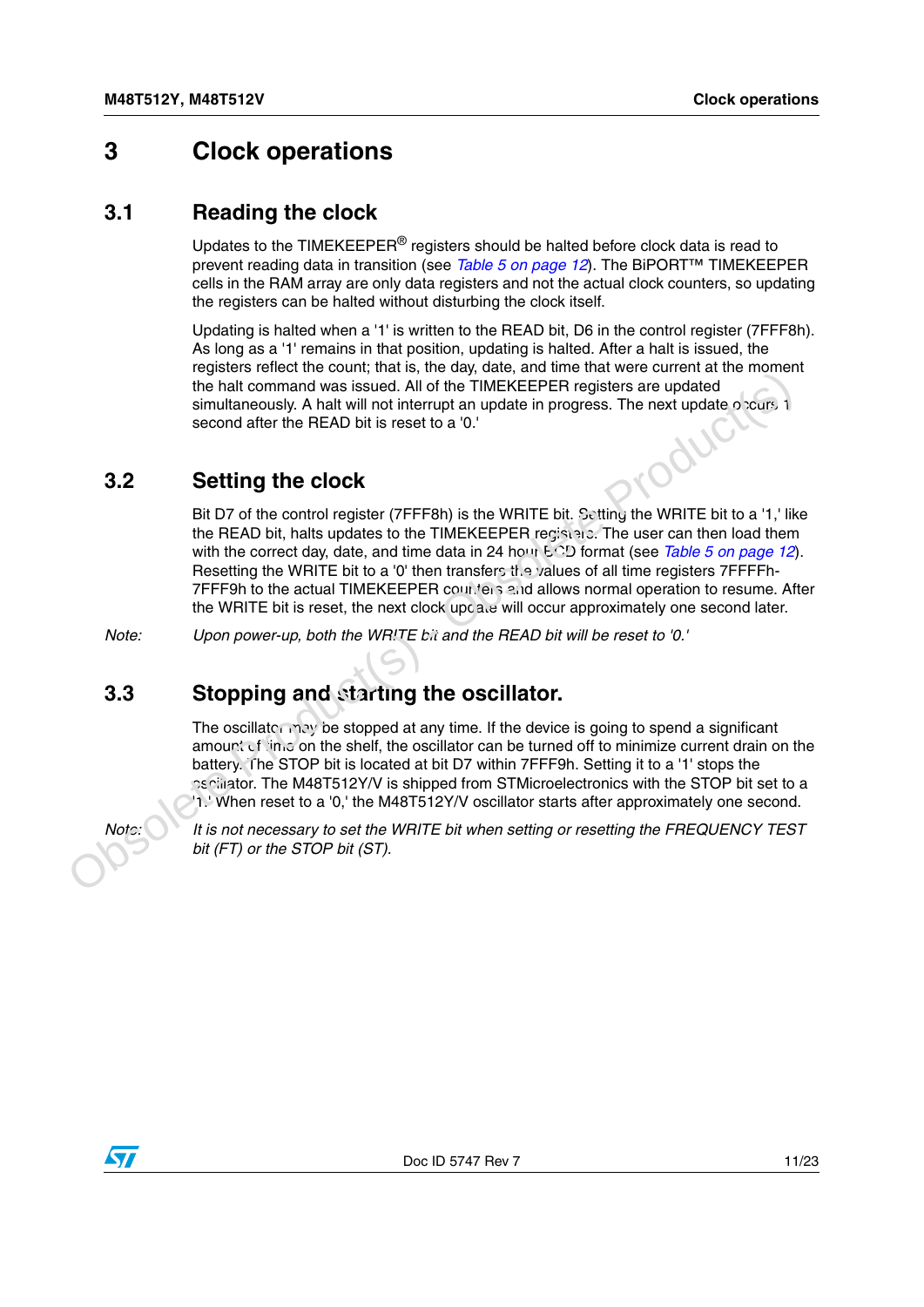| <b>Address</b> | Data     |          |                |          |                |                |    |                | <b>Function/range</b> |           |
|----------------|----------|----------|----------------|----------|----------------|----------------|----|----------------|-----------------------|-----------|
|                | D7       | D6       | D <sub>5</sub> | D4       | D <sub>3</sub> | D <sub>2</sub> | D1 | D <sub>0</sub> | <b>BCD</b> format     |           |
| 7FFFFh         |          |          | 10 years       |          | Year           |                |    |                | Year                  | 00-99     |
| 7FFFEh         | 0        | $\Omega$ | 0              | 10 M     | Month          |                |    |                | Month                 | $01 - 12$ |
| 7FFFDh         | $\Omega$ | $\Omega$ |                | 10 date  | Date           |                |    |                | Date                  | $01 - 31$ |
| 7FFFCh         | $\Omega$ | 0        | 0              | 0        | 0<br>Day       |                |    |                | Day                   | $01 - 07$ |
| 7FFFBh         | $\Omega$ | $\Omega$ |                | 10 hours | Hours          |                |    |                | Hours                 | $00 - 23$ |
| 7FFFAh         | $\Omega$ |          | 10 minutes     |          | <b>Minutes</b> |                |    |                | <b>Minutes</b>        | 00-59     |
| 7FFF9h         | ST       |          | 10 seconds     |          | Seconds        |                |    |                | Seconds               | OC 59     |
| 7FFF8h         | W        | R        | S              |          | Calibration    |                |    |                | Control               |           |

<span id="page-11-1"></span>

Keys:

 $S = SIGN$  bit

 $R = READ$  bit

 $W = WRITE$  bit

 $ST = STOP$  bit

 $0 =$  Must be set to '0'

### <span id="page-11-0"></span>**3.4 Calibrating the clock**

The M48T512Y/V is driven by a quartz controlled oscillator with a nominal frequency of 32,768 Hz. The devices are ractory calibrated at 25 °C and tested for accuracy. Clock accuracy will not exceed 35 ppm (parts per million) oscillator frequency error at 25 °C, which equates to about  $\pm 1.53$  minutes per month. When the Calibration circuit is properly employed, accuracy improves to better than  $+1/-2$  ppm at 25 °C. The oscillation rate of crystals changes with temperature. The M48T512Y/V design employs periodic counter correction. The calibration circuit adds or subtracts counts from the oscillator divider circuit at the divide by 256 stage (see *Figure 8 on page 13*).

The number of times pulses are blanked (subtracted, negative calibration) or split (added, positive calibration) depends upon the value loaded into the five calibration bits found in the control register. Adding counts speeds the clock up, subtracting counts slows the clock down. The calibration bits occupy the five lower order bits (D4-D0) in the control register 7FFF8h. These bits can be set to represent any value between 0 and 31 in binary form. Bit D5 is a sign bit; '1' indicates positive calibration, '0' indicates negative calibration. Calibration occurs within a 64 minute cycle. The first 62 minutes in the cycle may, once per minute, have one second either shortened by 128 or lengthened by 256 oscillator cycles. If a binary '1' is loaded into the register, only the first 2 minutes in the 64 minute cycle will be modified; if a binary 6 is loaded, the first 12 will be affected, and so on. Therefore, each calibration step has the effect of adding 512 or subtracting 256 oscillator cycles for every 125, 829, 120 actual oscillator cycles; that is, +4.068 or –2.034 ppm of adjustment per calibration step in the calibration register. TFFF9h ST<br>
TEFF9h ST 10 seconds<br>
Seconds Seconds Seconds 10 c-59<br>
TEFF9h W R S Calibration Control<br>
News:<br>
S = SIGN bit<br>
N = WRITE bit<br>
OF Must be set to '0'<br>
O = Must be set to '0'<br> **Calibrating the clock**<br>
The M48T512Y/

> Assuming that the oscillator is running at exactly 32,768 Hz, each of the 31 increments in the calibration byte would represent +10.7 or –5.35 seconds per month which corresponds to a total range of +5.5 or –2.75 minutes per month.

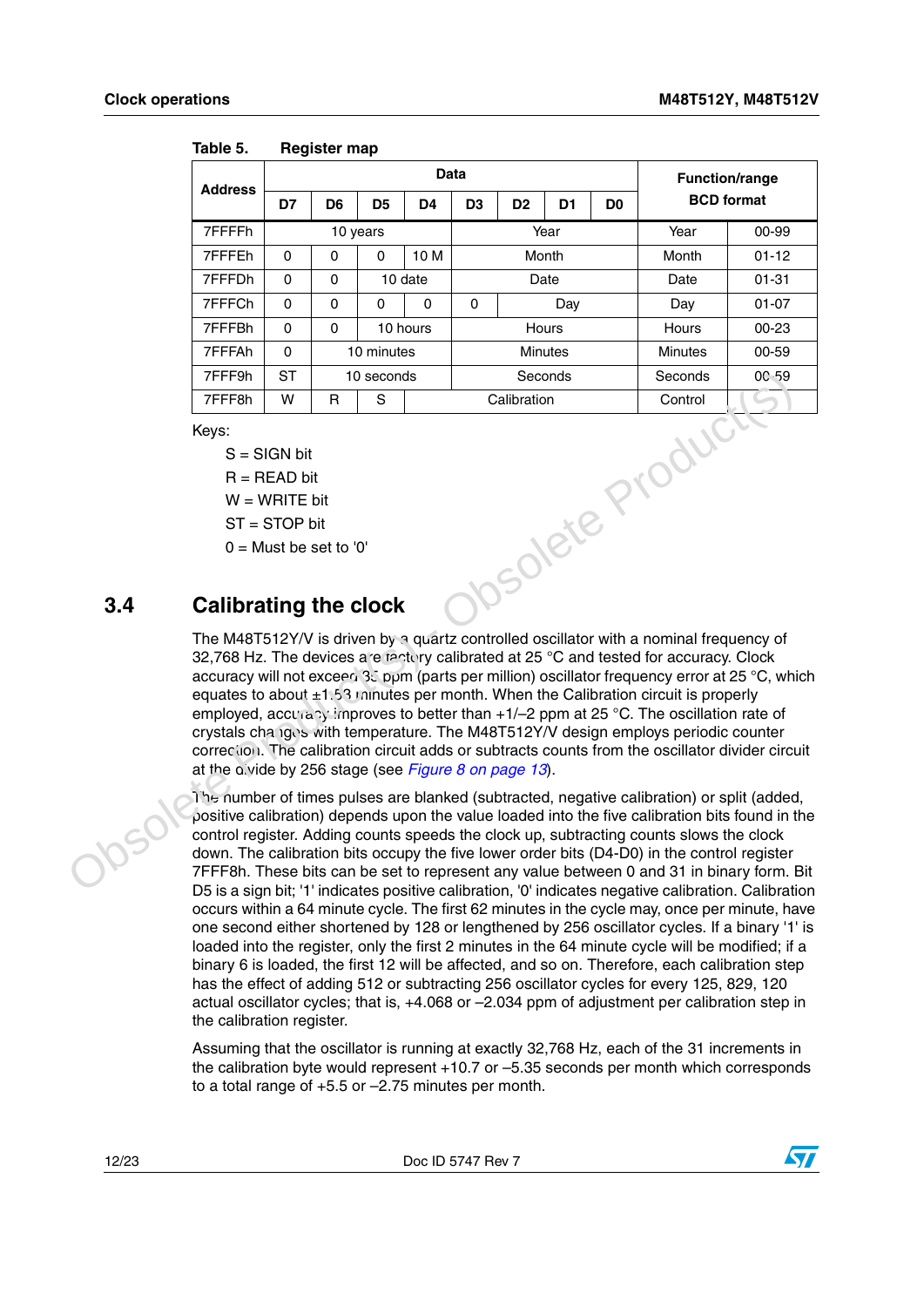One method for ascertaining how much calibration a given M48T512Y/V may require involves setting the clock, letting it run for a month and comparing it to a known accurate reference and recording deviation over a fixed period of time.

Calibration values, including the number of seconds lost or gained in a given period, can be found in STMicroelectronics' application note AN934, "TIMEKEEPER® calibration." This allows the designer to give the end user the ability to calibrate the clock as the environment requires, even if the final product is packaged in a non-user serviceable enclosure. The designer could provide a simple utility that accesses the calibration bits. For more information on calibration see application note AN934, "TIMEKEEPER® calibration" on the ST website.

<span id="page-12-0"></span>



<span id="page-12-1"></span>**Figure 8. Calibration waveform**

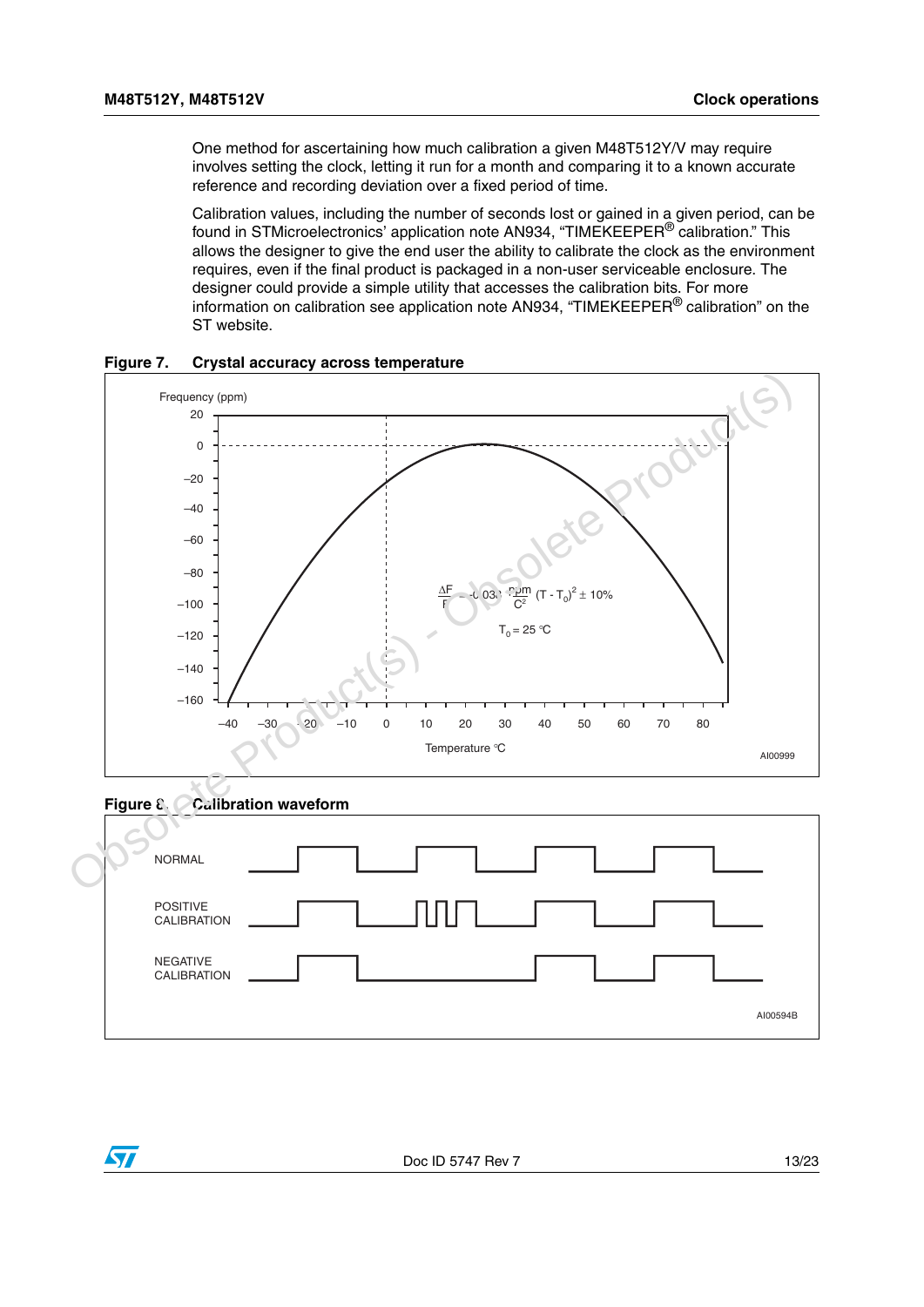#### <span id="page-13-0"></span>**3.5** V<sub>CC</sub> noise and negative going transients

 $I_{CC}$  transients, including those produced by output switching, can produce voltage fluctuations, resulting in spikes on the  $V_{CC}$  bus. A ceramic bypass capacitor value of 0.1 µF is recommended to filter these spikes.

In addition to transients that are caused by normal SRAM operation, power cycling can generate negative voltage spikes on  $V_{CC}$  that drive it to values below  $V_{SS}$  by as much as one volt. These negative spikes can cause data corruption in the SRAM while in battery backup mode. To protect from these voltage spikes, ST recommends connecting a schottky diode from V<sub>CC</sub> to V<sub>SS</sub> (cathode connected to V<sub>CC</sub>, anode to V<sub>SS</sub>). (Schottky diode 1N5817 is recommended for through hole and MBRS120T3 is recommended for surface mount).

<span id="page-13-1"></span>



*Caution: Negative undershoots below –0.3 V are not allowed on any pin while in the battery backup mode.*

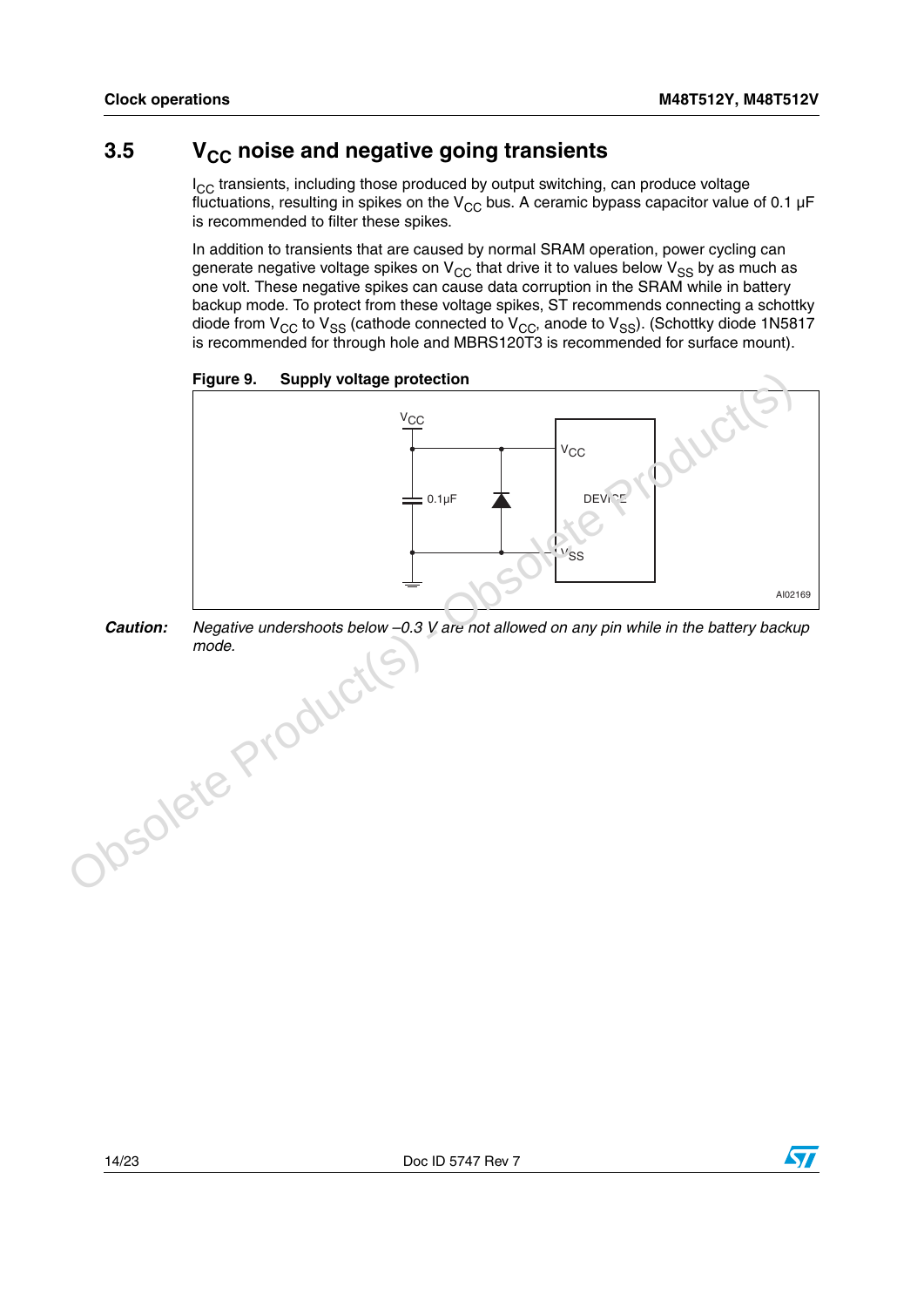### <span id="page-14-0"></span>**4 Maximum ratings**

Stressing the device above the ratings listed in the absolute maximum ratings table may cause permanent damage to the device. These are stress ratings only and operation of the device at these or any other conditions above those indicated in the operating sections of this specification is not implied. Exposure to absolute maximum rating conditions for extended periods may affect device reliability.

|                                     | Symbol             | <b>Parameter</b>                                                                                                                                                                                                                                                                                                                                                                                                                                                   |             | Value                       | Unit            |
|-------------------------------------|--------------------|--------------------------------------------------------------------------------------------------------------------------------------------------------------------------------------------------------------------------------------------------------------------------------------------------------------------------------------------------------------------------------------------------------------------------------------------------------------------|-------------|-----------------------------|-----------------|
|                                     | $T_A$              | Ambient operating temperature                                                                                                                                                                                                                                                                                                                                                                                                                                      |             | 0 to 70                     | $\rm ^{\circ}C$ |
|                                     | $T_{\mathtt{STG}}$ | Storage temperature ( $V_{CC}$ off, oscillator off)                                                                                                                                                                                                                                                                                                                                                                                                                | $-40$ to 85 | $\mathcal{C}$               |                 |
|                                     | $T_{SLD}^{(1)(2)}$ | Lead solder temperature for 10 seconds                                                                                                                                                                                                                                                                                                                                                                                                                             |             | 260                         | $\rm ^{\circ}C$ |
|                                     | $V_{10}$           | Input or output voltages                                                                                                                                                                                                                                                                                                                                                                                                                                           |             | $-0.3$ to $\frac{1}{2}$ 0.3 | V               |
|                                     |                    | Supply voltage                                                                                                                                                                                                                                                                                                                                                                                                                                                     | M48T512Y    | $-0.5$ to $7.0$             | V               |
|                                     | $V_{\rm CC}$       |                                                                                                                                                                                                                                                                                                                                                                                                                                                                    | M48T512V    | $-0.3$ to 4.6               | V               |
|                                     | Ιo                 | Output current                                                                                                                                                                                                                                                                                                                                                                                                                                                     |             | 20                          | mA              |
|                                     | $P_D$              | Power dissipation                                                                                                                                                                                                                                                                                                                                                                                                                                                  |             | 1                           | W               |
|                                     |                    | 1. Soldering temperature of the IC leads is to not exceed 250 °C for 10 seconds. Furthermore, the devices<br>shall not be exposed to IR reflow nor preheat $c$ /class (as performed as part of wave soldering). ST recommends the devices be hand-soldered $\sim$ , b, ace d in sockets to avoid heat damage to the batteries.<br>2. For DIP packaged devices, ultrasonic vibrations should not be used for post-solder cleaning to avoid<br>damaging the crystal. |             |                             |                 |
| <b>Caution:</b><br>Obsolete Product |                    | Negative undershoots belov, -0.3 V are not allowed on any pin while in the battery backup                                                                                                                                                                                                                                                                                                                                                                          |             |                             |                 |

<span id="page-14-1"></span>

| Table 6. |  | Absolute maximum ratings |  |
|----------|--|--------------------------|--|
|----------|--|--------------------------|--|



*Caution: Negative undershoots below –0.3 V are not allowed on any pin while in the battery backup mode.*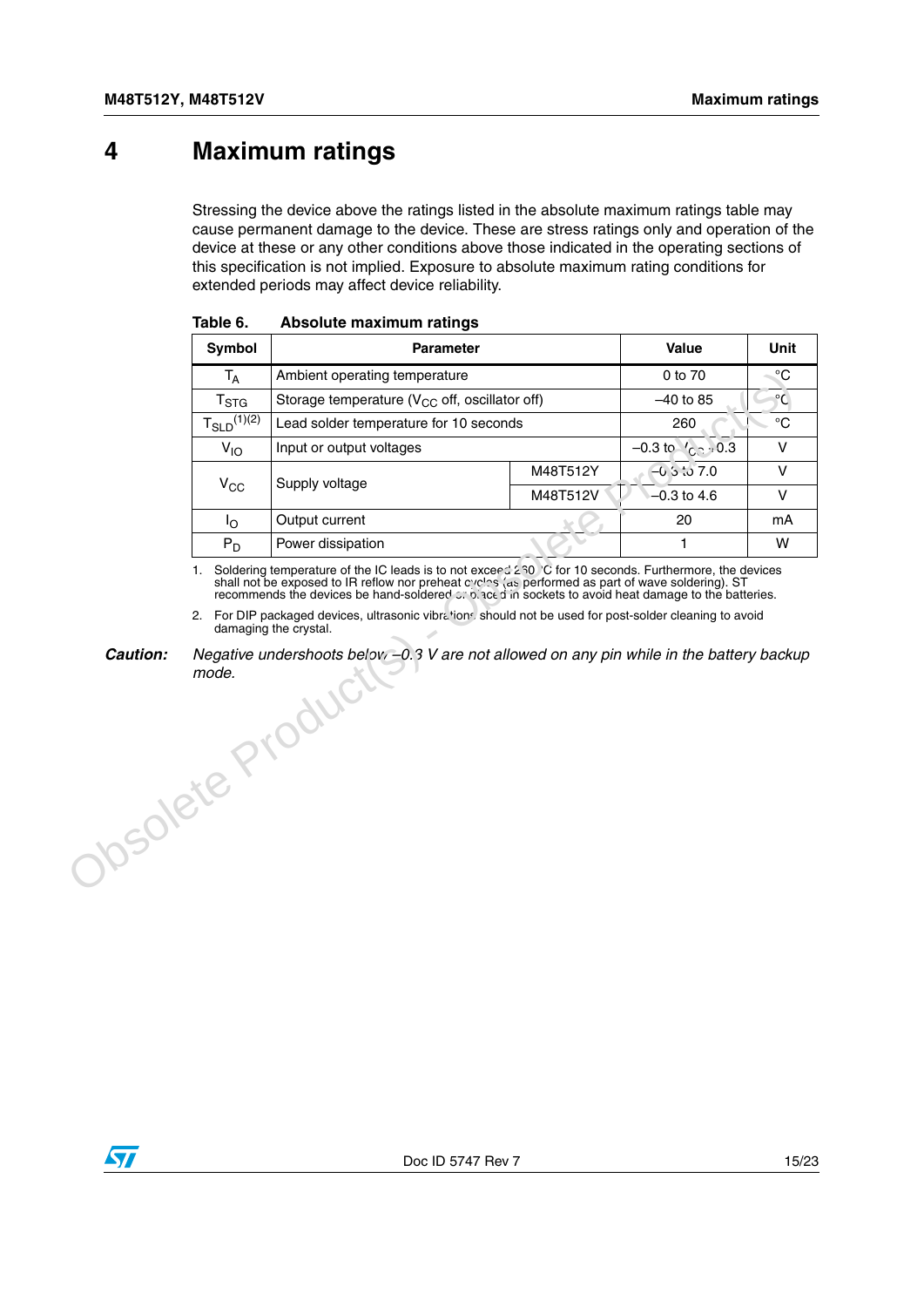### <span id="page-15-0"></span>**5 DC and AC parameters**

This section summarizes the operating and measurement conditions, as well as the DC and AC characteristics of the device. The parameters in the following DC and AC Characteristic tables are derived from tests performed under the measurement conditions listed in the relevant tables. Designers should check that the operating conditions in their projects match the measurement conditions when using the quoted parameters.

| <b>Parameter</b>                      | M48T512Y   | M48T512V   | Unit    |
|---------------------------------------|------------|------------|---------|
| Supply voltage $(V_{CC})$             | 4.5 to 5.5 | 3.0 to 3.6 |         |
| Ambient operating temperature $(T_A)$ | 0 to 70    | 0 to 70    | $\circ$ |
| Load capacitance $(C_1)$              | 100        | 50         | рF      |
| Input rise and fall times             | $\leq 5$   |            | ns      |
| Input pulse voltages                  | $0$ to $3$ | $0$ to 3   |         |
| Input and output timing ref. voltages | 1.5        | 1.5        |         |

<span id="page-15-1"></span>

| Table 7. | Operating and AC measurement conditions |  |
|----------|-----------------------------------------|--|
|          |                                         |  |

#### <span id="page-15-3"></span>**Figure 10. AC measurement load circuit**



 $C_L$  = 50 pF for M48T512V.

#### <span id="page-15-2"></span>**Table 8. Capacitance**

| Symbol            | Parameter <sup>(1)(2)</sup> | Min | Max | Unit |
|-------------------|-----------------------------|-----|-----|------|
| $C_{\mathsf{IN}}$ | Input capacitance           |     | 20  | рF   |
| $C_{10}^{(3)}$    | Input / output capacitance  | -   | 20  | рF   |

1. Effective capacitance measured with power supply at 5 V (M48T512Y) or 3.3 V (M48T512V). Sampled only, not 100% tested.

- 2. At 25  $^{\circ}$ C, f = 1 MHz.
- 3. Outputs deselected.

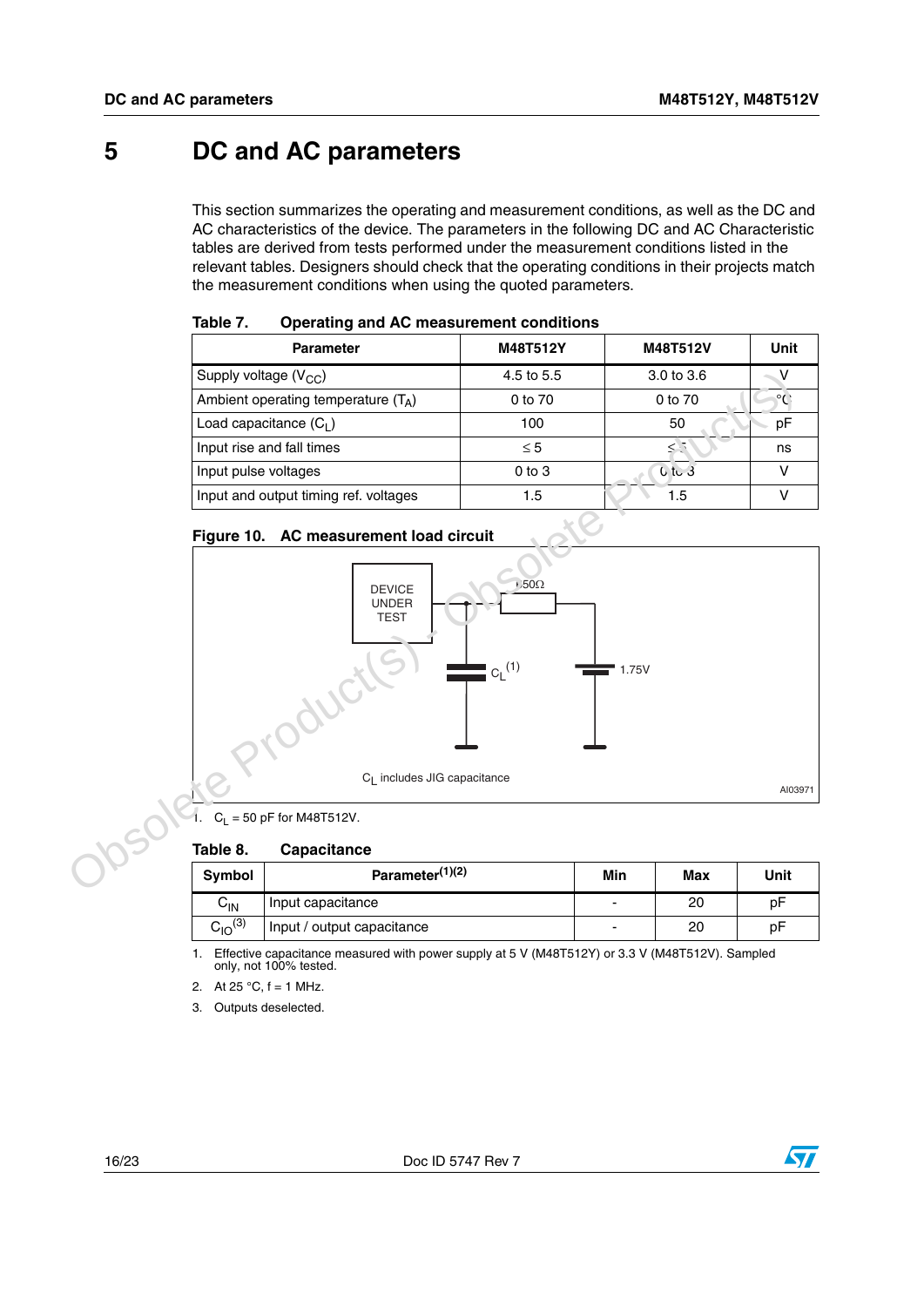#### <span id="page-16-0"></span>**Table 9. DC characteristics**

|                         |                               |                                          |            | M48T512Y          | M48T512V      |                            |             |
|-------------------------|-------------------------------|------------------------------------------|------------|-------------------|---------------|----------------------------|-------------|
| Symbol                  | <b>Parameter</b>              | Test condition <sup>(1)</sup>            |            | $-70$             |               | $-85$                      | <b>Unit</b> |
|                         |                               |                                          | <b>Min</b> | Max               | <b>Min</b>    | Max                        |             |
| Īц                      | Input leakage current         | $0 V \leq V_{IN} \leq V_{CC}$            |            | ±2                |               | ±2                         | μA          |
| $I_{LO}$ <sup>(2)</sup> | Output leakage current        | $0 V \leq V_{OUT} \leq V_{CC}$           |            | ±2                |               | ±2                         | μA          |
| ICC                     | Supply current                | Outputs open                             |            | 115               |               | 60                         | mA          |
| ICC1                    | Supply current (standby) TTL  | $\overline{E} = V_{\text{IH}}$           |            | 8                 |               | 4                          | mA          |
| ICC2                    | Supply current (standby) CMOS | $\overline{E}$ ≥ V <sub>CC</sub> – 0.2 V |            | $\overline{4}$    |               | 3                          | mA          |
| $V_{IL}$                | Input low voltage             |                                          | $-0.3$     | 0.8               | $-0.3$        | 0.4                        | V           |
| V <sub>IH</sub>         | Input high voltage            |                                          | 2.2        | $V_{\rm CC}$ +0.3 | $2.2^{\circ}$ | $V_{CC}$ + 0. $\leftarrow$ | $\vee$      |
| $V_{OL}$                | Output low voltage            | $I_{OL} = 2.1$ mA                        |            | 0.4               |               | 0.1                        | v           |
| $V_{OH}$                | Output high voltage           | $I_{OH} = -1$ mA                         | 2.4        |                   | $2.2^{\circ}$ |                            | v           |

1. Valid for ambient operating temperature:  $T_A = 0$  to 70 °C;  $V_{CC} = 4.5$  to 5.5 V or 3.0 to 3.6 V (except where noted).

2. Outputs deselected.

<span id="page-16-1"></span>



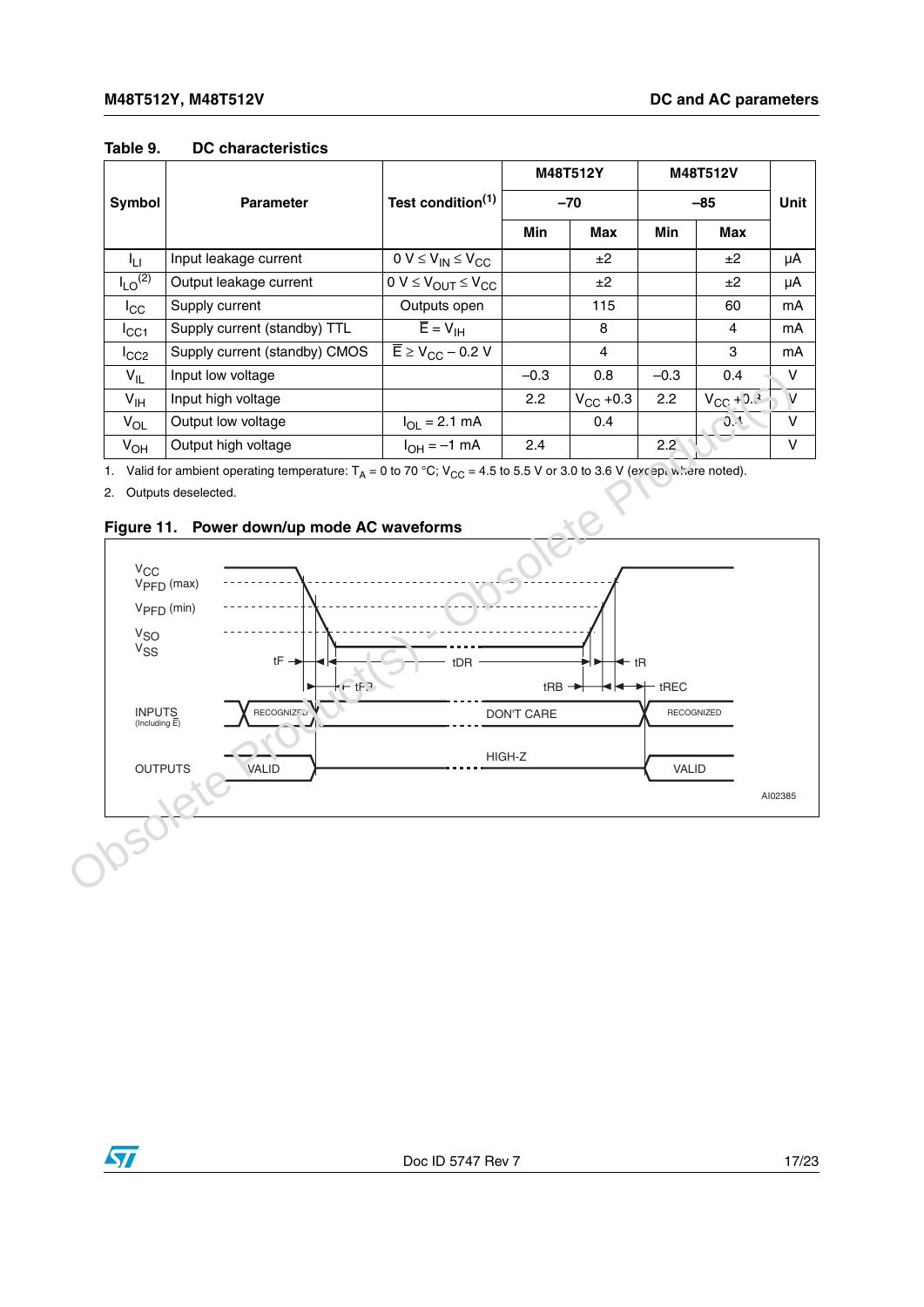| Symbol                        | Parameter <sup>(1)</sup>                                                   | Min      | Max | Unit |    |
|-------------------------------|----------------------------------------------------------------------------|----------|-----|------|----|
| $t_F^{(2)}$                   | $V_{\text{PFD}}$ (max) to $V_{\text{PFD}}$ (min) $V_{\text{GC}}$ fall time | 300      |     | μs   |    |
| $t_{FB}$ (3)                  | $V_{\text{PFD}}$ (min) to $V_{\text{SS}}$ $V_{\text{CC}}$ fall time        | M48T512Y | 10  |      | μs |
|                               | M48T512V                                                                   |          | 150 |      | μs |
| t <sub>R</sub>                | $V_{\text{PFD}}$ (min) to $V_{\text{PFD}}$ (max) $V_{\text{CC}}$ rise time | 10       |     | μs   |    |
| <sup>t</sup> вв               | $V_{SS}$ to $V_{PFD}$ (min) $V_{CC}$ rise time                             |          |     | μs   |    |
| $\mathfrak{t}_{\mathsf{REC}}$ | $E$ recovery time                                                          |          | 40  | 200  | ms |

#### <span id="page-17-0"></span>**Table 10. Power down/up AC characteristics**

1. Valid for ambient operating temperature:  $T_A = 0$  to 70 °C;  $V_{CC} = 4.5$  to 5.5 V or 3.0 to 3.6 V (except where noted).

2. V<sub>PFD</sub> (max) to V<sub>PFD</sub> (min) fall time of less than t<sub>F</sub> may result in deselection/write protection not occurring until 200µs after V<sub>CC</sub> passes V<sub>PFD</sub> (min). **MICKS** 

| V <sub>PPD</sub>        | Power-fail deselect voltage       | M48T512Y | 4.2 | 4.35                             |     |
|-------------------------|-----------------------------------|----------|-----|----------------------------------|-----|
|                         |                                   |          |     |                                  | 4.5 |
|                         |                                   | M48T512V | 2.7 | 2.9                              | 3.0 |
|                         | Battery backup switchover voltage | M48T512Y |     | 3.0                              |     |
| $V_{SO}$                |                                   | M48T512V |     | $V_{\text{PFD}} - 100 \text{mV}$ |     |
| $t_{DR}$ <sup>(3)</sup> | Expected data retention time      |          | 10  |                                  |     |
|                         | Josolete Productl                 |          |     |                                  |     |

#### <span id="page-17-1"></span>**Table 11. Power down/up trip points DC characteristics**

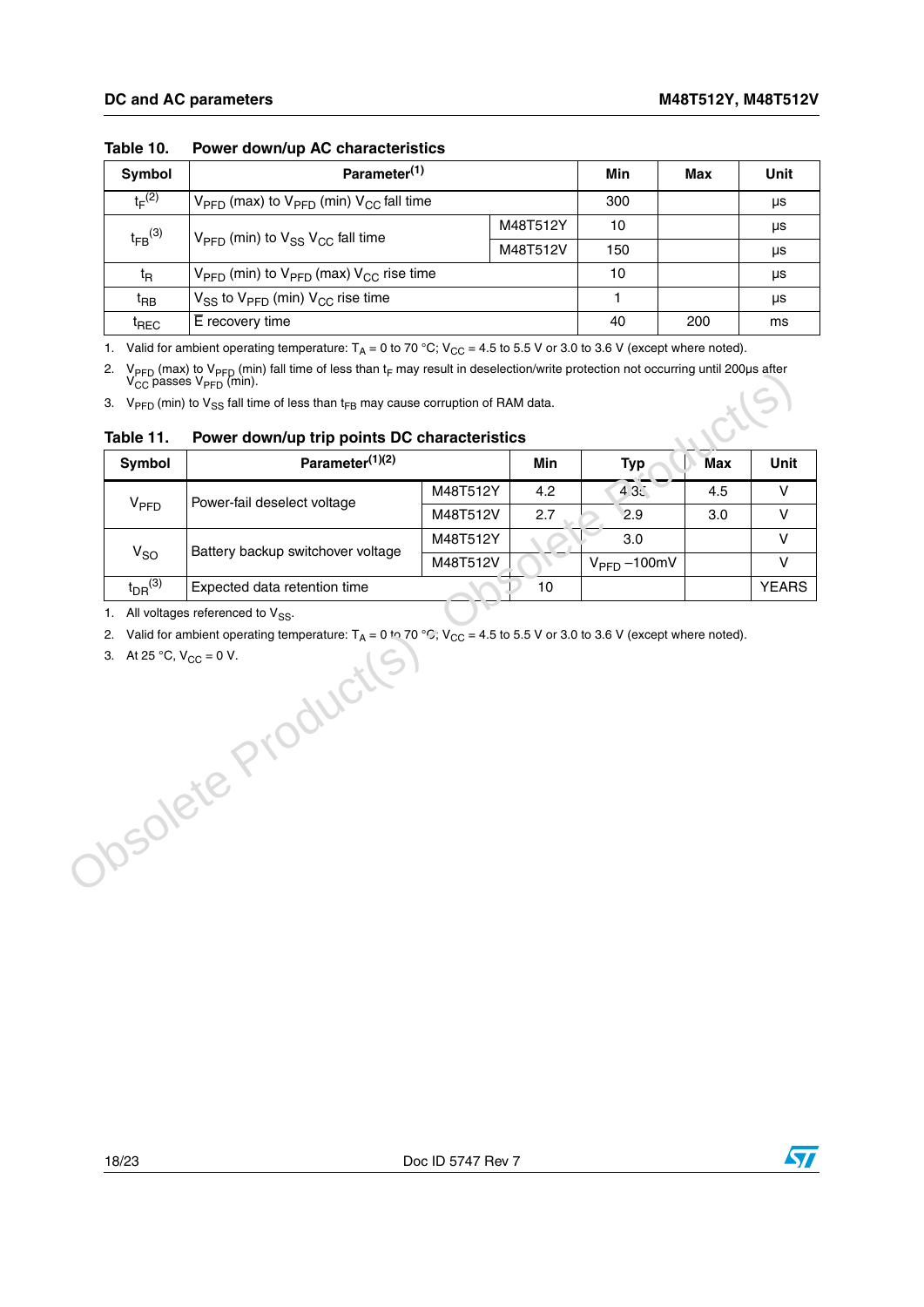### <span id="page-18-0"></span>**6 Environmental information**

<span id="page-18-1"></span>



This product contains a non-rechargeable lithium (lithium carbon monofluoride chemistry) button cell battery fully encapsulated in the final product.

Recycle or dispose of batteries in accordance with the battery manufacturer's instructions and local/national disposal and recycling regulations.

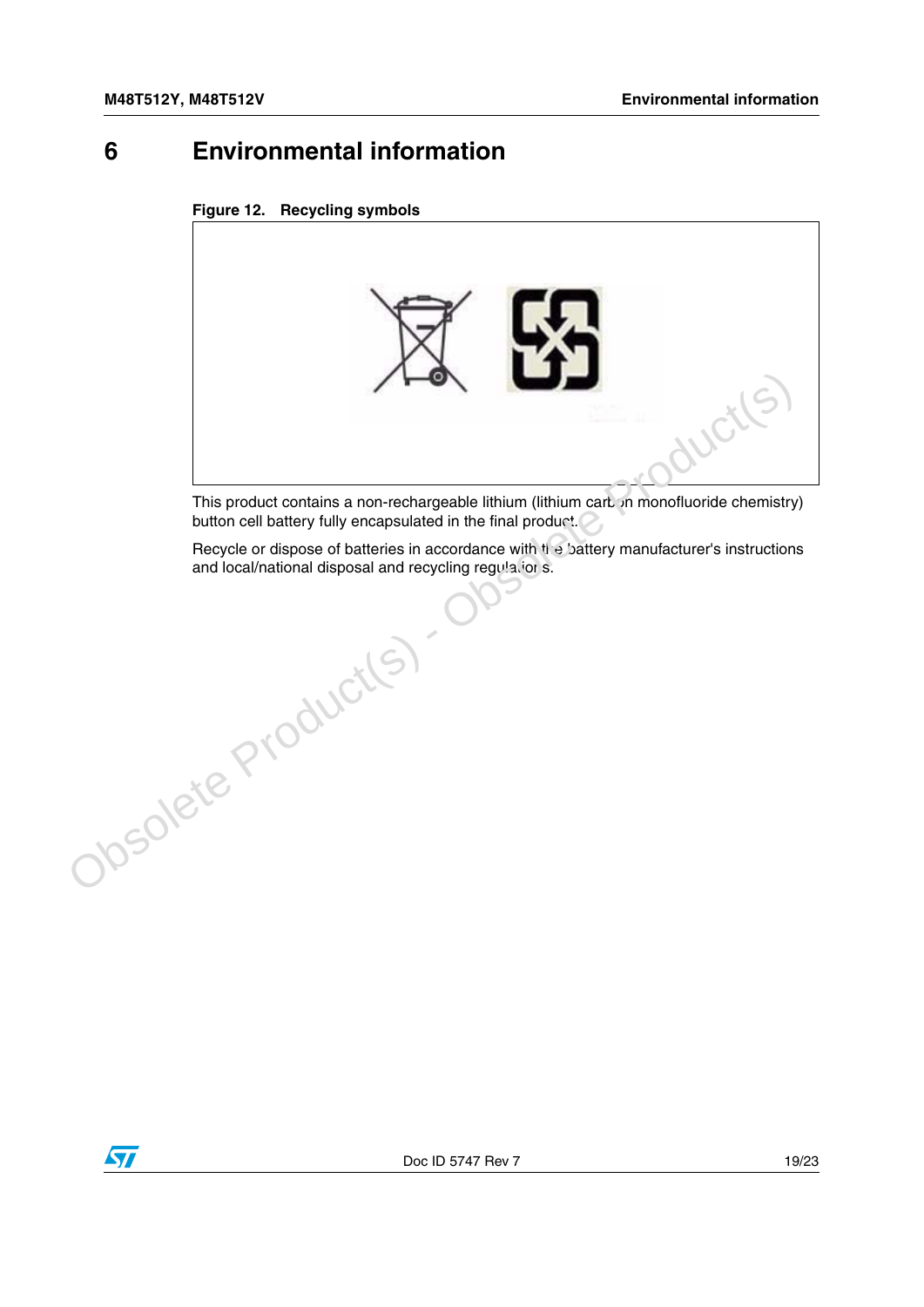## <span id="page-19-0"></span>**7 Package mechanical data**

In order to meet environmental requirements, ST offers these devices in different grades of ECOPACK® packages, depending on their level of environmental compliance. ECOPACK® specifications, grade definitions and product status are available at: *[www.st.com](http://www.st.com)*. ECOPACK<sup>®</sup> is an ST trademark.

<span id="page-19-2"></span>



#### *Note: Drawing is not to scale.*

<span id="page-19-1"></span>**Table 12. PMDIP32 – 32-pin plastic module DIP, package mechanical data**

|       |                          | $S \rightarrow$                                                    | R<br>e3<br>D<br>N<br>$\circled{0}$ | $A1 -$<br>e1<br>$\mathsf E$ |            | BA H-C |                   |
|-------|--------------------------|--------------------------------------------------------------------|------------------------------------|-----------------------------|------------|--------|-------------------|
| Note: | Drawing is not to scale. |                                                                    |                                    |                             |            |        | PMDIP             |
|       | Table 12.                | PMDIP32 - 32 pin plastic module DIP, package mechanical data<br>mm |                                    |                             | inches     |        |                   |
|       | Symb                     | 1, p                                                               | Min                                | <b>Max</b>                  | <b>Typ</b> | Min    | <b>Max</b>        |
|       | A                        |                                                                    | 9.27                               | 9.52                        |            | 0.365  | 0.375             |
|       | A <sub>1</sub>           |                                                                    | 0.38                               | $\overline{\phantom{0}}$    |            | 0.015  | $\qquad \qquad -$ |
|       | B                        |                                                                    | 0.43                               | 0.59                        |            | 0.017  | 0.023             |
|       | $\mathsf C$              |                                                                    | 0.20                               | 0.33                        |            | 0.008  | 0.013             |
|       | D                        |                                                                    | 42.42                              | 43.18                       |            | 1.670  | 1.700             |
|       | E                        |                                                                    | 18.03                              | 18.80                       |            | 0.710  | 0.740             |
|       | e <sub>1</sub>           |                                                                    | 2.29                               | 2.79                        | 0.100      | 0.090  | 0.110             |
|       | e3                       | 38.1                                                               |                                    |                             | 1.500      |        |                   |
|       | eA                       |                                                                    | 14.99                              | 16.00                       | 0.600      | 0.590  | 0.630             |
|       | L                        |                                                                    | 3.05                               | 3.81                        |            | 0.120  | 0.150             |
|       | ${\mathbb S}$            |                                                                    | 1.91                               | 2.79                        |            | 0.075  | 0.110             |
|       | ${\sf N}$                |                                                                    | 32                                 |                             |            | 32     |                   |

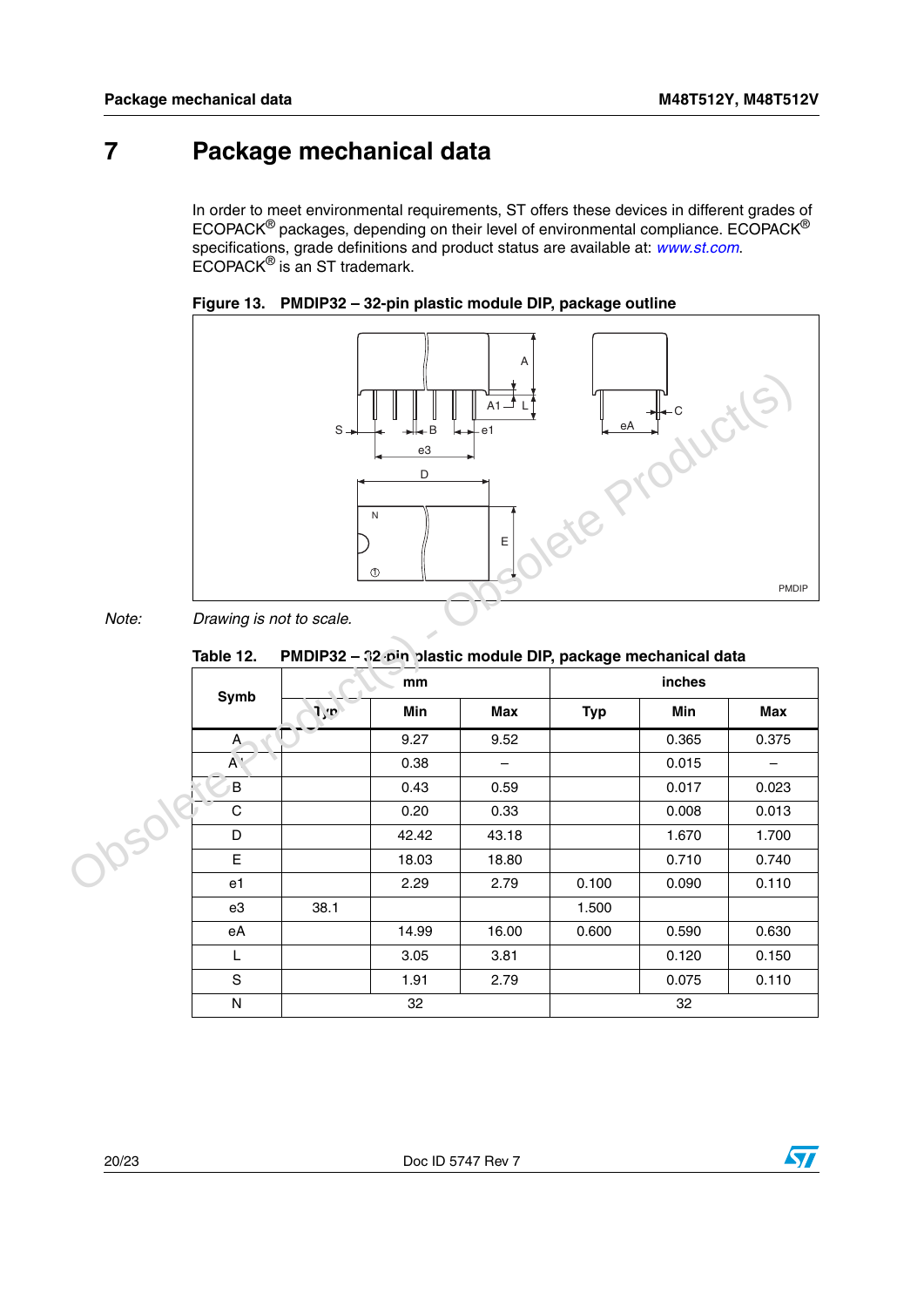### <span id="page-20-1"></span><span id="page-20-0"></span>**8 Part numbering**

# **Table 13. Ordering information scheme** Example: M48T 512Y -70 PM **Device type** M48T **Supply voltage and write protect voltage**  $512Y^{(1)} = V_{CC} = 4.5$  to 5.5 V;  $V_{PFD} = 4.2$  to 4.5 V  $512V^{(1)} = V_{CC} = 3.0$  to 3.6 V;  $V_{PFD} = 2.7$  to 3.0 V **Speed**  $-70 = 70$  ns (512Y)  $-85 = 85$  ns (512V) **Package**  $PM = PMDIP32$ **Temperature range**  $1 = 0$  to 70 °C **Shipping method** Blank · ECOPACK<sup>®</sup> package, tubes ST2Y<sup>(1)</sup> = V<sub>CC</sub> = 4.5 to 5.5 V, V<sub>PFD</sub> = 4.2 to 4.5 V<br>
ST2V<sup>(1)</sup> = V<sub>CC</sub> = 3.0 to 3.6 V, V<sub>PFD</sub> = 2.7 to 3.0 V<br>
Speed<br>  $\frac{-70-70 \text{ ns (512Y)}}{-70-70 \text{ ns (512Y)}}$ <br>  $-85 = 85 \text{ ns (512V)}$ <br>
PM = PMDIP32<br>
Temperature range<br>  $\frac{1}{1}$

<span id="page-20-2"></span>1. Device is not recommended for new design. Contact local ST sales office for availability.

For other options, or for more information on any aspect of this device, please contact the ST sales office nearest you.

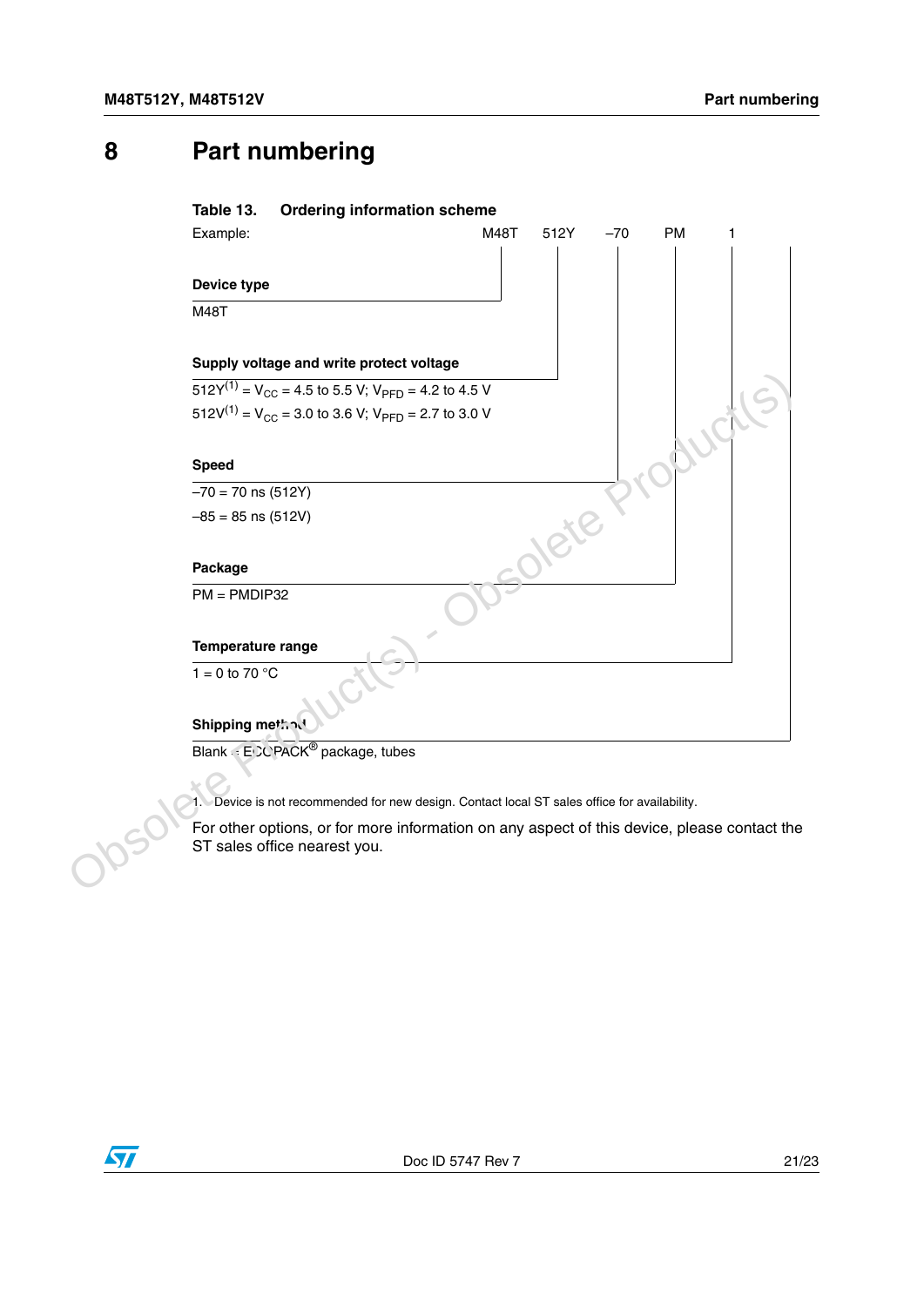# <span id="page-21-0"></span>**9 Revision history**

<span id="page-21-1"></span>

| Table 14. | <b>Document revision history</b> |  |
|-----------|----------------------------------|--|
|           |                                  |  |

|                  | <b>Date</b> | <b>Revision</b>         | <b>Changes</b>                                                                                                                                                                                                   |  |  |  |
|------------------|-------------|-------------------------|------------------------------------------------------------------------------------------------------------------------------------------------------------------------------------------------------------------|--|--|--|
|                  | June-1998   | 1                       | First issue                                                                                                                                                                                                      |  |  |  |
|                  | 03-Dec-1999 | 1.1                     | M48T512Y: V <sub>PFD</sub> (Min) changed; AC measurement load circuit changed<br>(Figure 10); t <sub>FB</sub> and t <sub>RB</sub> changed (Figure 11, Table 10)                                                  |  |  |  |
|                  | 11-Dec-2000 | $\overline{2}$          | Reformatted                                                                                                                                                                                                      |  |  |  |
|                  | 20-Jul-2001 | 2.1                     | Segments re-ordered; temp./voltage info. added to tables (Table 8, 9, 3,<br>4, 10, 11                                                                                                                            |  |  |  |
|                  | 07-Aug-2001 | 2.2                     | Text re-ordered from last adjustment ("Operating modes" section)                                                                                                                                                 |  |  |  |
|                  | 20-May-2002 | 2.3                     | Add countries to disclaimer                                                                                                                                                                                      |  |  |  |
|                  | 07-Aug-2002 | 2.4                     | Add marketing status                                                                                                                                                                                             |  |  |  |
|                  | 31-Mar-2003 | 3                       | v2.2 template applied; data retention condition updated (Table 11)                                                                                                                                               |  |  |  |
|                  | 22-Feb-2005 | $\overline{\mathbf{4}}$ | Reformatted; IR reflow update (Table C)                                                                                                                                                                          |  |  |  |
|                  | 25-Mar-2008 | 5                       | Reformatted document, minor text changes; updated cover page and<br>Table 13 concerning availability of MM-8T512V (3.3 V version); updated<br>Figure 9, 10, 11, Table 9, 12, Sextion 7: Package mechanical data. |  |  |  |
|                  | 21-Jun-2010 | $\,6\,$                 | Updated Features, Soution 4, Table 12, 13; text in Section 7; added<br>Section 6: Enviror mental information; reformatted document.                                                                              |  |  |  |
|                  | 24-Jun-2011 | $\overline{7}$          | Devices are not recommended for new design (updated cover page and<br>Table 13): updated footnote of Table 6; updated Section 6:<br>Environmental information.                                                   |  |  |  |
| Obsolete Product |             |                         |                                                                                                                                                                                                                  |  |  |  |